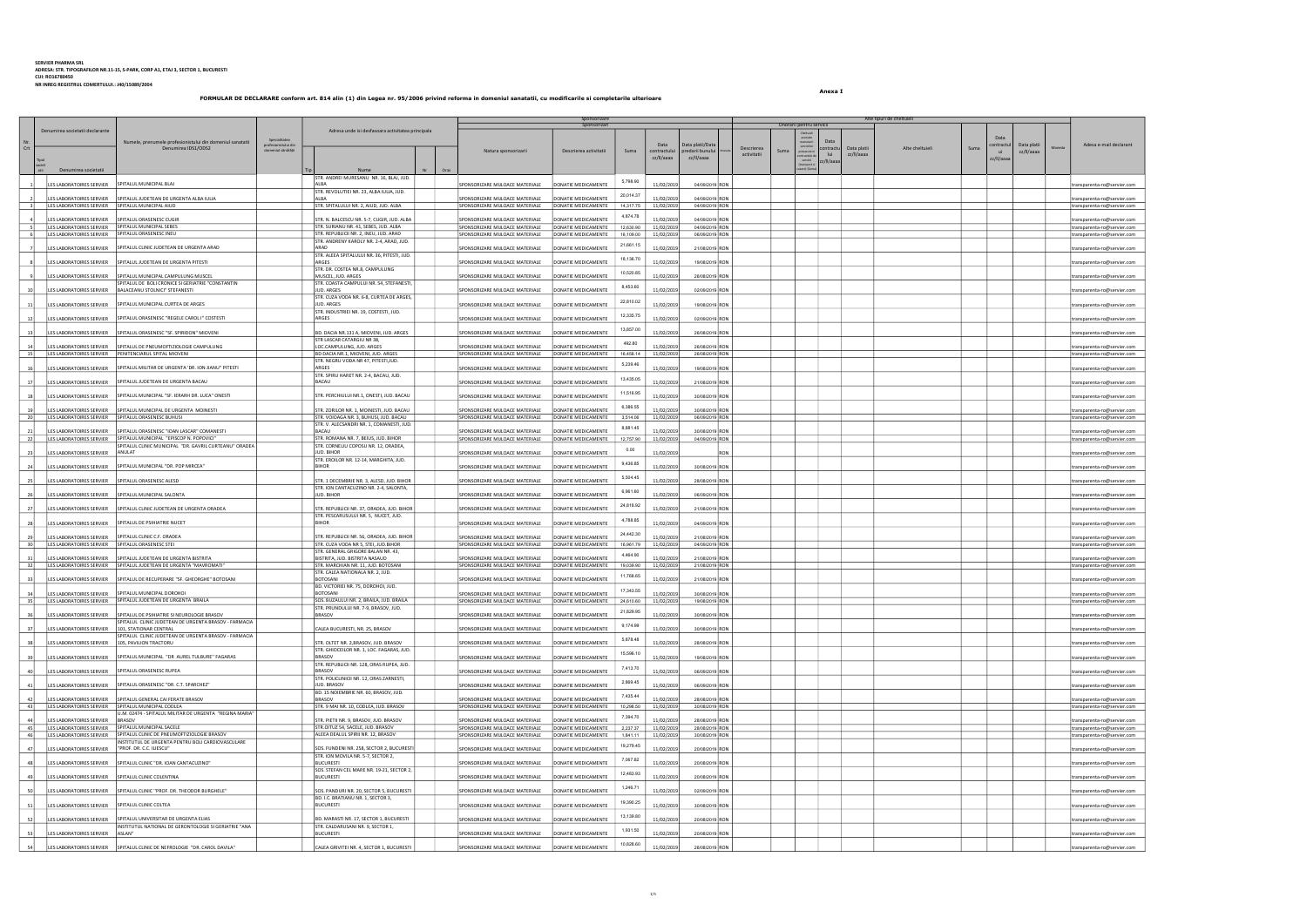|          |                                        |                                                                                                                          |                                                             |                                                                                      |      |                                                                    | Sponsorizare<br>Sponsorizari               |                      |                          |                                    |             |      | Onorarii pentru servicii                     |             | Alte tipuri de cheltuieli |      |                                                   |                                                            |
|----------|----------------------------------------|--------------------------------------------------------------------------------------------------------------------------|-------------------------------------------------------------|--------------------------------------------------------------------------------------|------|--------------------------------------------------------------------|--------------------------------------------|----------------------|--------------------------|------------------------------------|-------------|------|----------------------------------------------|-------------|---------------------------|------|---------------------------------------------------|------------------------------------------------------------|
| Crt      | Denumirea societatii declarante        | Numele, prenumele profesionistului din domeniul sanatatii<br>Denumirea IDS1/ODS2                                         | Specialitatea<br>profesionistului dir<br>domeniul sănătății | Adresa unde isi desfasoara activitatea principala                                    |      | Natura sponsorizarii                                               | Descrierea activitatii                     | Suma                 | contractului             | Data platii/Dat<br>predarii bunulu | Descrierea  | Suma | Data<br>:ontractu<br>prevazute               | Data platii | Alte cheltuieli           | Suma | Data platii<br>contractul<br>Moneda<br>zz/II/aaaa | Adesa e-mail declarant                                     |
|          |                                        |                                                                                                                          |                                                             |                                                                                      |      |                                                                    |                                            |                      | zz/II/aaaa               | zz/II/aaaa                         | activitatii |      | lui<br>ontractele o<br>servicii<br>zz/II/aaa | zz/II/aaaa  |                           |      | zz/II/aaaa                                        |                                                            |
|          | Denumirea societatii                   |                                                                                                                          |                                                             | Nume<br>BD. BASARABIA NR. 49-51, SECTOR 2,                                           | Oras |                                                                    |                                            |                      |                          |                                    |             |      | are) (Su                                     |             |                           |      |                                                   |                                                            |
| -551     |                                        | LES LABORATOIRES SERVIER SPITALUL CLINIC JUDETEAN DE URGENTA ILFOV                                                       |                                                             | <b>BUCURESTI</b>                                                                     |      | SPONSORIZARE MIJLOACE MATERIALE                                    | DONATIE MEDICAMENTE                        | 10,766.15            | 11/02/2019               | 26/08/2019 RON                     |             |      |                                              |             |                           |      |                                                   | transparenta-ro@servier.com                                |
|          |                                        | LES LABORATOIRES SERVIER   SPITALUL CLINIC DE URGENTA BUCURESTI                                                          |                                                             | CALEA FLOREASCA NR. 8, SECTOR 1,<br><b>BUCURESTI</b>                                 |      | SPONSORIZARE MIJLOACE MATERIALE                                    | DONATIE MEDICAMENTE                        | 8,869.71             | 11/02/2019               | 26/08/2019 RON                     |             |      |                                              |             |                           |      |                                                   | transparenta-ro@servier.com                                |
|          |                                        | LES LABORATOIRES SERVIER   SPITALUL CLINIC "NICOLAE MALAXA"                                                              |                                                             | SOS. VERGULUI NR. 12, SECTOR 2, BUCURESTI                                            |      | SPONSORIZARE MIJLOACE MATERIALE                                    | DONATIE MEDICAMENTE                        | 6,174.15             | 11/02/2019               | 26/08/2019 RON                     |             |      |                                              |             |                           |      |                                                   | transparenta-ro@servier.com                                |
|          | LES LABORATOIRES SERVIER               | SPITALUL CLINIC DE URGENTA " SF. IOAN"                                                                                   |                                                             | STR. VITAN BARZESTI NR. 13, SECTOR 4,<br><b>BUCURESTI</b>                            |      | SPONSORIZARE MIJLOACE MATERIALE                                    | DONATIE MEDICAMENTE                        | 24,024.58            | 11/02/2019               | 29/08/2019 RON                     |             |      |                                              |             |                           |      |                                                   | transparenta-ro@servier.com                                |
|          | LES LABORATOIRES SERVIER               | SPITALUL CLINIC "SF. MARIA"                                                                                              |                                                             | BD. ION MIHALACHE NR. 37-39, SECTOR 1,<br><b>BUCURESTI</b>                           |      | SPONSORIZARE MIJLOACE MATERIALE                                    | DONATIE MEDICAMENTE                        | 2,418.40             | 11/02/2019               | 02/09/2019 RON                     |             |      |                                              |             |                           |      |                                                   |                                                            |
|          |                                        |                                                                                                                          |                                                             |                                                                                      |      |                                                                    |                                            | 6,563.25             |                          |                                    |             |      |                                              |             |                           |      |                                                   | transparenta-ro@servier.com                                |
|          |                                        | LES LABORATOIRES SERVIER   SPITALUL DE BOLI CRONICE " SF. LUCA"                                                          |                                                             | SOS. BERCENI NR. 12, SECTOR 4, BUCURESTI<br>SPLAIUL INDEPENDENTEI NR. 169, SECTOR 5, |      | SPONSORIZARE MIJLOACE MATERIALE                                    | DONATIE MEDICAMENTE                        |                      | 11/02/2019               | 02/09/2019 RON                     |             |      |                                              |             |                           |      |                                                   | transparenta-ro@servier.com                                |
| 61       | LES LABORATOIRES SERVIER               | SPITALUL UNIVERSITAR DE URGENTA BUCURESTI                                                                                |                                                             | <b>BUCURESTI</b>                                                                     |      | SPONSORIZARE MIJLOACE MATERIALE                                    | DONATIE MEDICAMENTE                        | 24,626.02            | 11/02/2019               | 16/09/2019 RON                     |             |      |                                              |             |                           |      |                                                   | transparenta-ro@servier.com                                |
|          | LES LABORATOIRES SERVIER               | INSTITUTUL CLINIC FUNDENI                                                                                                |                                                             | SOS. FUNDENI NR. 258, SECTOR 2, BUCURESTI                                            |      | SPONSORIZARE MIJLOACE MATERIALE                                    | DONATIE MEDICAMENTE                        | 16,530.29            | 11/02/2019               | 20/08/2019 RON                     |             |      |                                              |             |                           |      |                                                   | transparenta-ro@servier.com                                |
|          | LES LABORATOIRES SERVIER               | SPITALUL CLINIC DE URGENTA "SF. PANTELIMON"                                                                              |                                                             | SOS. PANTELIMON NR. 340-342, SECTOR 2,<br><b>BUCURESTI</b>                           |      | SPONSORIZARE MIJLOACE MATERIALE                                    | DONATIE MEDICAMENTE                        | 13,095.20            | 11/02/2019               | 20/08/2019 RON                     |             |      |                                              |             |                           |      |                                                   | transparenta-ro@servier.com                                |
|          | LES LABORATOIRES SERVIER               | INSTITUTUL NATIONAL DE ENDOCRINOLOGIE "C.I. PARHON"                                                                      |                                                             | BD. AVIATORILOR NR. 34-36, SECTOR 1,<br><b>BUCURESTI</b>                             |      | SPONSORIZARE MIJLOACE MATERIALE                                    | DONATIE MEDICAMENTE                        | 4,961.75             | 11/02/2019               | 30/08/2019 RON                     |             |      |                                              |             |                           |      |                                                   | transparenta-ro@servier.com                                |
|          | LES LABORATOIRES SERVIER               | SPITALUL CLINIC DE PSIHIATRIE "PROF. DR. ALEXANDRU<br>OBREGIA'                                                           |                                                             | SOS. BERCENI NR. 10, SECTOR 4, BUCURESTI                                             |      | SPONSORIZARE MIJLOACE MATERIALE                                    | DONATIE MEDICAMENTE                        | 11,287.35            | 11/02/2019               | 29/08/2019 RON                     |             |      |                                              |             |                           |      |                                                   | transparenta-ro@servier.com                                |
|          |                                        | LES LABORATOIRES SERVIER   SPITALUL CLINIC CF NR. 2 BUCURESTI                                                            |                                                             | BD. MARASTI NR. 62, SECTOR 1, BUCURESTI                                              |      | SPONSORIZARE MIJLOACE MATERIALE                                    | DONATIE MEDICAMENTE                        | 7,145.64             | 11/02/2019               | 20/08/2019 RON                     |             |      |                                              |             |                           |      |                                                   | transparenta-ro@servier.com                                |
|          |                                        | SPITALUL UNIVERSITAR DE URGENTA MILITAR CENTRAL "DR.                                                                     |                                                             | STR. MIRCEA VULCANESCU NR. 88, SECTOR                                                |      |                                                                    |                                            | 8,388.50             |                          |                                    |             |      |                                              |             |                           |      |                                                   |                                                            |
|          | LES LABORATOIRES SERVIER CAROL DAVILA" | INSTITUTUL NATIONAL DE MEDICINA AERONAUTICA SI                                                                           |                                                             | 1, BUCURESTI<br>STR. MIRCEA VULCANESCU NR. 88, SECTOR                                |      | SPONSORIZARE MIJLOACE MATERIALE                                    | <b>DONATIE MEDICAMENTE</b>                 | 24,710.00            | 11/02/2019               | 20/08/2019 RON                     |             |      |                                              |             |                           |      |                                                   | transparenta-ro@servier.com                                |
| 68       |                                        | LES LABORATOIRES SERVIER SPATIALA "GEN. DR. AVIATOR VICTOR ANASTASIU"                                                    |                                                             | 1, BUCURESTI<br>CALEA PLEVNEI NR. 144, SECTOR 6,                                     |      | SPONSORIZARE MIJLOACE MATERIALE                                    | DONATIE MEDICAMENTE                        |                      | 11/02/2019               | 20/08/2019 RON                     |             |      |                                              |             |                           |      |                                                   | transparenta-ro@servier.com                                |
|          | LES LABORATOIRES SERVIER               | SPITALUL CLINIC NR. 1 C. F. WITING                                                                                       |                                                             | <b>BUCURESTI</b>                                                                     |      | SPONSORIZARE MIJLOACE MATERIALE                                    | DONATIE MEDICAMENTE                        | 5,360.20             | 11/02/2019               | 02/09/2019 RON                     |             |      |                                              |             |                           |      |                                                   | transparenta-ro@servier.com                                |
|          |                                        | LES LABORATOIRES SERVIER SPITALUL CLINIC DE URGENTA "BAGDASAR - ARSENI"                                                  |                                                             | SOS. BERCENI NR.12, SECTOR 4, BUCURESTI                                              |      | SPONSORIZARE MIJLOACE MATERIALE                                    | DONATIE MEDICAMENTE                        | 23,164.03            | 11/02/2019               | 29/08/2019 RON                     |             |      |                                              |             |                           |      |                                                   | transparenta-ro@servier.com                                |
|          |                                        | LES LABORATOIRES SERVIER   SPITALUL "PROFESOR DOCTOR CONSTANTIN ANGELESCU"                                               |                                                             | ALEEA CAUZASI NR. 49-51, SECT 3,<br><b>BUCURESTI</b>                                 |      | SPONSORIZARE MIJLOACE MATERIALE                                    | DONATIE MEDICAMENTE                        | 9,268.33             | 11/02/2019               | 30/08/2019 RON                     |             |      |                                              |             |                           |      |                                                   | transparenta-ro@servier.com                                |
|          | LES LABORATOIRES SERVIER               | SPITALUL CLINIC DE BOLI INFECTIOASE SI TROPICALE "DR.<br><b>VICTOR BABES"</b>                                            |                                                             | SOS. MIHAI BRAVU NR. 281, SECT 3,<br><b>BUCURESTI</b>                                |      | SPONSORIZARE MIJLOACE MATERIALE                                    | DONATIE MEDICAMENTE                        | 2,904.65             | 11/02/2019               | 29/08/2019 RON                     |             |      |                                              |             |                           |      |                                                   | transparenta-ro@servier.com                                |
|          | LES LABORATOIRES SERVIER               | SPITALUL DE URGENTA "PROF. DR. DIMITRIE GEROTA"                                                                          |                                                             | STR. VASILE VASILIEVICI STROESCU NR. 29-31,<br>SECT 2, BUCURESTI                     |      | SPONSORIZARE MIJLOACE MATERIALE                                    | DONATIE MEDICAMENTE                        | 9,577.10             | 11/02/2019               | 03/09/2019 RON                     |             |      |                                              |             |                           |      |                                                   | transparenta-ro@servier.com                                |
|          |                                        | LES LABORATOIRES SERVIER   SPITALUL MUNICIPAL RAMNICU SARAT                                                              |                                                             | STR. N. BALCESCU NR. 2, ORAS RAMNICU<br>SARAT, JUD. BUZAU                            |      | SPONSORIZARE MIJLOACE MATERIALE                                    | DONATIE MEDICAMENTE                        | 19,006.74            | 11/02/2019               | 19/08/2019 RON                     |             |      |                                              |             |                           |      |                                                   | transparenta-ro@servier.com                                |
| 75       |                                        | LES LABORATOIRES SERVIER SPITALUL JUDETEAN DE URGENTA BUZAU                                                              |                                                             | STR. STADIONULUI NR. 7, JUD. BUZAU                                                   |      | SPONSORIZARE MIJLOACE MATERIALE                                    | DONATIE MEDICAMENTE                        | 10,238.04            | 11/02/2019               | 19/08/2019 RON                     |             |      |                                              |             |                           |      |                                                   | transparenta-ro@servier.com                                |
| 76       | LES LABORATOIRES SERVIER               | SPITALUL CAI FERATE BUZAU                                                                                                |                                                             | BD. REPUBLICII NR. 8-12, BUZĂU, JUD. BUZAU                                           |      | SPONSORIZARE MIJLOACE MATERIALE                                    | DONATIE MEDICAMENTE                        | 15,050.40            | 11/02/2019               | 27/08/2019 RON                     |             |      |                                              |             |                           |      |                                                   | transparenta-ro@servier.com                                |
| 77<br>78 |                                        | LES LABORATOIRES SERVIER   SPITALUL ORASENESC NEHOIU<br>LES LABORATOIRES SERVIER   SPITALUL JUDETEAN DE URGENTA CALARASI |                                                             | STR. AL. I. CUZA NR 17, JUD BUZAU<br>STR. EROILOR NR 1, JUD. CALARASI                |      | SPONSORIZARE MIJLOACE MATERIALE<br>SPONSORIZARE MIJLOACE MATERIALE | DONATIE MEDICAMENTE<br>DONATIE MEDICAMENTE | 7,997.44<br>7.929.00 | 11/02/2019<br>11/02/2019 | 02/09/2019 RON<br>19/08/2019 RON   |             |      |                                              |             |                           |      |                                                   | transparenta-ro@servier.com<br>transparenta-ro@servier.com |
|          |                                        | LES LABORATOIRES SERVIER   SPITALUL MUNICIPAL OLTENITA                                                                   |                                                             | STR. ARGESULUI NR. 134, OLTENITA, JUD.<br>CALARASI                                   |      | SPONSORIZARE MIJLOACE MATERIALE                                    | DONATIE MEDICAMENTE                        | 12,596.10            | 11/02/2019               | 09/09/2019 RON                     |             |      |                                              |             |                           |      |                                                   | transparenta-ro@servier.com                                |
|          | LES LABORATOIRES SERVIER               | SPITALUL ORASENESC LEHLIU - GARA                                                                                         |                                                             | STR. POLICLINICII NR. 1-2, ORAS LEHLIU, JUD.<br>CALARASI                             |      | SPONSORIZARE MIJLOACE MATERIALE                                    | DONATIE MEDICAMENTE                        | 6,645.50             | 11/02/2019               | 27/08/2019 RON                     |             |      |                                              |             |                           |      |                                                   |                                                            |
|          |                                        |                                                                                                                          |                                                             | STR. VARIANTA NORD NR. 2, CALARASI, JUD.                                             |      |                                                                    |                                            | 1,598.80             |                          |                                    |             |      |                                              |             |                           |      |                                                   | transparenta-ro@servier.com                                |
|          | LES LABORATOIRES SERVIER               | SPITALUL DE PNEUMOFTIZIOLOGIE CALARASI                                                                                   |                                                             | CALARASI<br>STR. GRADINILOR NR. 12, CARANSEBES, JUD.                                 |      | SPONSORIZARE MIJLOACE MATERIALE                                    | DONATIE MEDICAMENTE                        | 23,505.80            | 11/02/2019               | 19/08/2019 RON                     |             |      |                                              |             |                           |      |                                                   | transparenta-ro@servier.com                                |
| 82       |                                        | LES LABORATOIRES SERVIER SPITALUL MUNICIPAL DE URGENTA CARANSEBES                                                        |                                                             | CARAS-SEVERIN<br>STR. SPITALULUI NR. 36 RESITA, JUD. CARAS-                          |      | SPONSORIZARE MIJLOACE MATERIALE                                    | DONATIE MEDICAMENTE                        |                      | 11/02/2019               | 23/08/2019 RON                     |             |      |                                              |             |                           |      |                                                   | transparenta-ro@servier.com                                |
| -831     |                                        | LES LABORATOIRES SERVIER SPITALUL JUDETEAN DE URGENTA RESITA STATIONAR 2                                                 |                                                             | SEVERIN<br>STR. SPITALULUI NR. 44, ORAVITA, JUD.                                     |      | SPONSORIZARE MIJLOACE MATERIALE                                    | DONATIE MEDICAMENTE                        | 20,659.05            | 11/02/2019               | 23/08/2019 RON                     |             |      |                                              |             |                           |      |                                                   | transparenta-ro@servier.com                                |
| 84       | LES LABORATOIRES SERVIER               | SPITALUL ORASENESC ORAVITA                                                                                               |                                                             | <b>CARAS-SEVERIN</b>                                                                 |      | SPONSORIZARE MIJLOACE MATERIALE                                    | DONATIE MEDICAMENTE                        | 12,932.56            | 11/02/2019               | 30/08/2019 RON                     |             |      |                                              |             |                           |      |                                                   | transparenta-ro@servier.com                                |
|          | LES LABORATOIRES SERVIER               | SPITALUL JUDETEAN DE URGENTA RESITA STATIONAR 1                                                                          |                                                             | STR. FAGARASULUI NR. 18, RESITA, JUD.<br>CARAS-SEVERIN                               |      | SPONSORIZARE MIJLOACE MATERIALE                                    | DONATIE MEDICAMENTE                        | 24,386.94            | 11/02/2019               | 23/08/2019 RON                     |             |      |                                              |             |                           |      |                                                   | transparenta-ro@servier.com                                |
|          |                                        | LES LABORATOIRES SERVIER   SPITALUL ORASENESC OTELU ROSU                                                                 |                                                             | STR. REPUBLICII NR. 109, OTELU ROSU, JUD.<br>CARAS-SEVERIN                           |      | SPONSORIZARE MIJLOACE MATERIALE                                    | DONATIE MEDICAMENTE                        | 16,185.64            | 11/02/2019               | 30/08/2019 RON                     |             |      |                                              |             |                           |      |                                                   | transparenta-ro@servier.com                                |
| 87       | LES LABORATOIRES SERVIER               | SPITALUL JUDETEAN DE URGENTA RESITA - STATIONAR 3                                                                        |                                                             | STR. CRISAN NR. 16, RESITA, JUD. CARAS-<br>SEVERIN                                   |      | SPONSORIZARE MIJLOACE MATERIALE                                    | DONATIE MEDICAMENTE                        | 1,940.35             | 11/02/2019               | 23/08/2019 RON                     |             |      |                                              |             |                           |      |                                                   | transparenta-ro@servier.com                                |
| 88       | LES LABORATOIRES SERVIER               | INSTITUTUL INIMII DE URGENTA PENTRU BOLI<br>CARDIOVASCULARE "NICULAE STANCIOIU"                                          |                                                             | STR. MOTILOR NR. 19-21, CLUJ-NAPOCA, JUD.                                            |      | SPONSORIZARE MIJLOACE MATERIALE                                    | DONATIE MEDICAMENTE                        | 24,985.47            | 11/02/2019               | 23/08/2019 RON                     |             |      |                                              |             |                           |      |                                                   | ransparenta-ro@servier.com                                 |
|          |                                        |                                                                                                                          |                                                             | STR. TABACARILOR NR. 11, CLUJ-NAPOCA,                                                |      |                                                                    |                                            | 17,219.79            |                          |                                    |             |      |                                              |             |                           |      |                                                   |                                                            |
| 89       | LES LABORATOIRES SERVIER               | SPITALUL CLINIC MUNICIPAL CLUJ-NAPOCA                                                                                    |                                                             | JUD. CLUJ<br>STR. AVRAM IANCU NR. 33, CAMPIA TURZII,                                 |      | SPONSORIZARE MIJLOACE MATERIALE                                    | DONATIE MEDICAMENTE                        | 2,482.50             | 11/02/2019               | 23/08/2019 RON                     |             |      |                                              |             |                           |      |                                                   | transparenta-ro@servier.com                                |
| 91       | LES LABORATOIRES SERVIER               | SPITALUI MUNICIPAL "DR. CORNELIGNA" CAMPIA TURZII<br>LES LABORATOIRES SERVIER SPITALUL MUNICIPAL DEJ                     |                                                             | JUD. CLUJ<br>STR. 1 MAI NR. 14-16, DEJ, JUD. CLUJ                                    |      | SPONSORIZARE MIJLOACE MATERIALE<br>SPONSORIZARE MIJLOACE MATERIALE | DONATIE MEDICAMENTE<br>DONATIE MEDICAMENTE | 2,542.10             | 11/02/2019<br>11/02/2019 | 28/08/2019 RON<br>06/09/2019 RON   |             |      |                                              |             |                           |      |                                                   | transparenta-ro@servier.com<br>transparenta-ro@servier.con |
| 92       | LES LABORATOIRES SERVIER               | SPITALUL MUNICIPAL TURDA                                                                                                 |                                                             | STR. ANDREI MURESANU NR. 12-16, TURDA,<br>JUD. CLUJ                                  |      | SPONSORIZARE MIJLOACE MATERIALE                                    | <b>DONATIE MEDICAMENTE</b>                 | 22,633.10            | 11/02/2019               | 30/08/2019 RON                     |             |      |                                              |             |                           |      |                                                   | transparenta-ro@servier.com                                |
|          |                                        | SPITALUL ORASENESC HUEDIN                                                                                                |                                                             | STR. SPITALULUI NR. 42, HUEDIN, JUD. CLUJ                                            |      | SPONSORIZARE MIJLOACE MATERIALE                                    | DONATIE MEDICAMENTE                        | 9,658.15             |                          |                                    |             |      |                                              |             |                           |      |                                                   |                                                            |
|          | LES LABORATOIRES SERVIER               |                                                                                                                          |                                                             | STR. VIILOR NR. 46-50, CLUJ-NAPOCA, JUD.                                             |      |                                                                    |                                            | 5,793.70             | 11/02/2019               | 13/09/2019 RON                     |             |      |                                              |             |                           |      |                                                   | transparenta-ro@servier.com                                |
|          | LES LABORATOIRES SERVIER               | SPITALUL CLINIC DE RECUPERARE CLUJ - NAPOCA<br>SPITALUL CLINIC JUDETEAN DE URGENTA CLUJ-NAPOCA -                         |                                                             | <b>CLUJ</b><br>STR. MOTILOR NR. 2, CLUJ-NAPOCA, JUD.                                 |      | SPONSORIZARE MIJLOACE MATERIALE                                    | DONATIE MEDICAMENTE                        |                      | 11/02/2019               | 23/08/2019 RON                     |             |      |                                              |             |                           |      |                                                   | transparenta-ro@servier.com                                |
|          | LES LABORATOIRES SERVIER               | <b>FARMACIA NR. 89</b>                                                                                                   |                                                             | CLU<br>STR. REPUBLICII NR. 16-18-20, CLUJ-NAPOCA,                                    |      | SPONSORIZARE MIJLOACE MATERIALE                                    | DONATIE MEDICAMENTE                        | 8,032.32             | 11/02/2019               | 23/08/2019 RON                     |             |      |                                              |             |                           |      |                                                   | transparenta-ro@servier.com                                |
|          | LES LABORATOIRES SERVIER               | SPITAL CLINIC C.F. CLUJ -NAPOCA<br>SPITALUL MILITAR DE URGENTA " DR. CONSTANTIN PAPILIAN"                                |                                                             | JUD. CLUJ<br>STR. G-RAL TRAIAN MOSOIU NR. 22, CLUJ-                                  |      | SPONSORIZARE MIJLOACE MATERIALE                                    | ONATIE MEDICAMENTE                         | 6,723.90             | 11/02/2019               | 28/08/2019 RON                     |             |      |                                              |             |                           |      |                                                   | transparenta-ro@servier.com                                |
|          | LES LABORATOIRES SERVIER               | <b>CLUJ-NAPOCA</b>                                                                                                       |                                                             | NAPOCA, JUD. CLUJ                                                                    |      | SPONSORIZARE MIJLOACE MATERIALE                                    | DONATIE MEDICAMENTE                        | 12,943.15            | 11/02/2019               | 23/08/2019 RON                     |             |      |                                              |             |                           |      |                                                   | transparenta-ro@servier.com                                |
| 98       |                                        | LES LABORATOIRES SERVIER   SPITALUL MUNICIPAL GHERLA<br>SPITALUL CLINIC JUDETEAN DE URGENTA CLUJ-NAPOCA -                |                                                             | STR. HOREA NR. 2, GHERLA, JUD. CLUJ<br>STR. CLINICILOR NR. 3-5, CLUJ-NAPOCA, JUD.    |      | SPONSORIZARE MIJLOACE MATERIALE                                    | DONATIE MEDICAMENTE                        | 3,651.89             | 11/02/2019               | 06/09/2019 RON                     |             |      |                                              |             |                           |      |                                                   | transparenta-ro@servier.com                                |
| -99      | LES LABORATOIRES SERVIER               | FARMACIA NR. 90                                                                                                          |                                                             | CLUI<br>BD. TOMIS NR. 145, CONSTANTA, JUD.                                           |      | SPONSORIZARE MIJLOACE MATERIALE                                    | DONATIE MEDICAMENTE                        | 9,068.18             | 11/02/2019               | 28/08/2019 RON                     |             |      |                                              |             |                           |      |                                                   | transparenta-ro@servier.com                                |
| 100      | LES LABORATOIRES SERVIER               | SPITALUL CLINIC JUDETEAN DE URGENTA CONSTANTA                                                                            |                                                             | CONSTANTA<br>STR. ROZELOR NR. 2, MANGALIA, JUD.                                      |      | SPONSORIZARE MIJLOACE MATERIALE                                    | ONATIE MEDICAMENTE                         | 23,131.65            | 11/02/2019               | 19/08/2019 RON                     |             |      |                                              |             |                           |      |                                                   | transparenta-ro@servier.com                                |
| 101      | LES LABORATOIRES SERVIER               | SPITALUL MUNICIPAL MANGALIA                                                                                              |                                                             | CONSTANTA                                                                            |      | SPONSORIZARE MIJLOACE MATERIALE                                    | DONATIE MEDICAMENTE                        | 4,113.64             | 11/02/2019               | 02/09/2019 RON                     |             |      |                                              |             |                           |      |                                                   | transparenta-ro@servier.com                                |
| 102      | LES LABORATOIRES SERVIER               | SPITALUL MUNICIPAL MEDGIDIA                                                                                              |                                                             | STR. ION CREANGA NR. 18, MEDGIDIA, JUD.<br>CONSTANTA                                 |      | SPONSORIZARE MIJLOACE MATERIALE                                    | DONATIE MEDICAMENTE                        | 18,837.31            | 11/02/2019               | 26/08/2019 RON                     |             |      |                                              |             |                           |      |                                                   | transparenta-ro@servier.com                                |
| 103      | LES LABORATOIRES SERVIER               | SPITALUL CLINIC CAI FERATE CONSTANTA                                                                                     |                                                             | BD. 1 MAI NR. 5-7, CONSTANTA, JUD.<br>CONSTANTA                                      |      | SPONSORIZARE MIJLOACE MATERIALE                                    | DONATIE MEDICAMENTE                        | 17,171.04            | 11/02/2019               | 19/08/2019 RON                     |             |      |                                              |             |                           |      |                                                   | transparenta-ro@servier.com                                |
| 104      | LES LABORATOIRES SERVIER               | SPITALUL MILITAR DE URGENTA "DR. ALEXANDRU GAFENCU"<br>CONSTANTA                                                         |                                                             | BD. MAMAIA NR. 96, CONSTANTA, JUD.<br>CONSTANTA                                      |      | SPONSORIZARE MIJLOACE MATERIALE                                    | DONATIE MEDICAMENTE                        | 4,027.11             | 11/02/2019               | 19/08/2019 RON                     |             |      |                                              |             |                           |      |                                                   | transparenta-ro@servier.com                                |
|          | LES LABORATOIRES SERVIER               | SPITALUL CLINIC DE PNEUMOFTIZIOLOGIE CONSTANTA                                                                           |                                                             | STR. SENTINELEI NR. 40, CARTIER PALAZU<br>MARE, CONSTANTA                            |      | SPONSORIZARE MIJLOACE MATERIALE                                    | DONATIE MEDICAMENTE                        | 545.50               | 11/02/2019               |                                    |             |      |                                              |             |                           |      |                                                   |                                                            |
| 105      |                                        |                                                                                                                          |                                                             | STR. GHEORGHE DOJA, NR. 1A, CERNAVODA,                                               |      |                                                                    |                                            | 5,337.65             |                          | 19/08/2019 RON                     |             |      |                                              |             |                           |      |                                                   | transparenta-ro@servier.com                                |
| 106      | LES LABORATOIRES SERVIER               | SPITALUL ORASENESC CERNAVODA<br>SPITALUL JUDETEAN DE URGENTA "DR. FOGOLYAN KRISTOF"                                      |                                                             | JUD. CONSTANTA<br>STR. STADIONULUI NR. 1-3, SFANTU                                   |      | SPONSORIZARE MIJLOACE MATERIALE                                    | DONATIE MEDICAMENTE                        | 9,839.98             | 11/02/2019               | 02/09/2019 RON                     |             |      |                                              |             |                           |      |                                                   | transparenta-ro@servier.com                                |
| 107      | LES LABORATOIRES SERVIER               | SF. GHEORGHE                                                                                                             |                                                             | GHEORGHE, JUD. COVASNA<br>STR. FABRICII NR. 2 A, TARGU SECUIESC, JUD.                |      | SPONSORIZARE MIJLOACE MATERIALE                                    | DONATIE MEDICAMENTE                        |                      | 11/02/2019               | 28/08/2019 RON                     |             |      |                                              |             |                           |      |                                                   | transparenta-ro@servier.com                                |
| 108      |                                        | LES LABORATOIRES SERVIER   SPITALUL MUNICIPAL TARGU SECUIESC<br>SPITALUL DE RECUPERARE CARDIOVASCULARA "DR. BENEDEK      |                                                             | COVASNA<br>STR. MIHAI EMINESCU NR. 160, COVASNA,                                     |      | SPONSORIZARE MIJLOACE MATERIALE                                    | DONATIE MEDICAMENTE                        | 16,035.75            | 11/02/2019               | 19/08/2019 RON                     |             |      |                                              |             |                           |      |                                                   | transparenta-ro@servier.com                                |
| 109      | LES LABORATOIRES SERVIER GEZA"         |                                                                                                                          |                                                             | JUD. COVASNA                                                                         |      | SPONSORIZARE MIJLOACE MATERIALE                                    | DONATIE MEDICAMENTE                        | 24,864.90            | 11/02/2019               | 09/09/2019 RON                     |             |      |                                              |             |                           |      |                                                   | transparenta-ro@servier.com                                |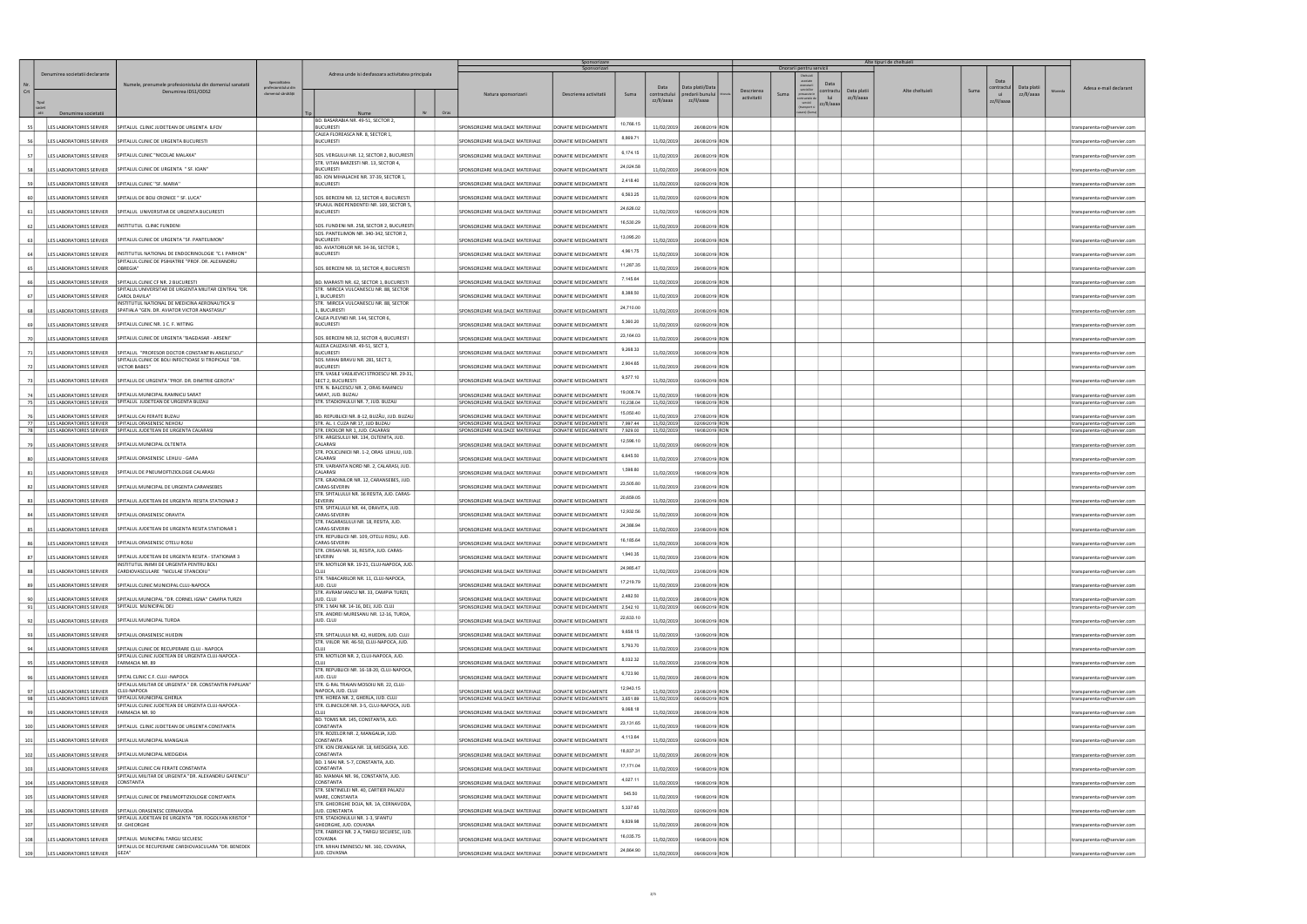|            |                                                  |                                                                                                                      |                                                            |                                                                                   |      |                                                                    | Sponsorizare                               |                        |                          |                                     |                                   | Onorarii pentru servicii                                |                           | Alte tipuri de cheltuieli |      |                                         |        |                                                            |
|------------|--------------------------------------------------|----------------------------------------------------------------------------------------------------------------------|------------------------------------------------------------|-----------------------------------------------------------------------------------|------|--------------------------------------------------------------------|--------------------------------------------|------------------------|--------------------------|-------------------------------------|-----------------------------------|---------------------------------------------------------|---------------------------|---------------------------|------|-----------------------------------------|--------|------------------------------------------------------------|
| Crt        | Denumirea societatii declarante                  | Numele, prenumele profesionistului din domeniul sanatatii<br>Denumirea IDS1/ODS2                                     | Specialitatea<br>profesionistului di<br>domeniul sănătății | Adresa unde isi desfasoara activitatea principala                                 |      | Natura sponsorizarii                                               | Descrierea activitatii                     | Suma                   | Data<br>contractului     | Data platii/Dati<br>predarii bunulu | Descrierea<br>Suma<br>activitatii | Data<br>contractu<br>prevazute i<br>lui<br>ontractele d | Data platii<br>zz/II/aaaa | Alte cheltuieli           | Suma | Data platii<br>contractul<br>zz/II/aaaa | Moneda | Adesa e-mail declarant                                     |
|            | Denumirea societatii                             |                                                                                                                      |                                                            | <b>Nume</b>                                                                       | Oras |                                                                    |                                            |                        | zz/II/aaaa               | zz/II/aaaa                          |                                   | servicii<br>zz/II/aaa                                   |                           |                           |      | zz/II/aaaa                              |        |                                                            |
| 110        |                                                  | LES LABORATOIRES SERVIER   SPITALUL JUDETEAN DE URGENTA TARGOVISTE                                                   |                                                            | STR. TUDOR VLADIMIRESCU NR. 48,<br>TARGOVISTE, JUD. DAMBOVITA                     |      | SPONSORIZARE MIJLOACE MATERIALE                                    | DONATIE MEDICAMENTE                        | 19,272.15              | 11/02/2019               | 22/08/2019 RON                      |                                   |                                                         |                           |                           |      |                                         |        | transparenta-ro@servier.com                                |
| 111        |                                                  | LES LABORATOIRES SERVIER SPITALUL ORASENESC GAESTI                                                                   |                                                            | STR. 13 DECEMBRIE NR. 170, GAESTI, JUD.<br><b>DAMBOVITA</b>                       |      | SPONSORIZARE MIJLOACE MATERIALE                                    | DONATIE MEDICAMENTE                        | 16,272.25              | 11/02/2019               | 02/09/2019 RON                      |                                   |                                                         |                           |                           |      |                                         |        | transparenta-ro@servier.com                                |
| 112        |                                                  | LES LABORATOIRES SERVIER SPITALUL ORASENESC PUCIOASA                                                                 |                                                            | STR. REPUBLICII NR. 125, PUCIOASA,<br>JUD.DAMBOVITA                               |      | SPONSORIZARE MIJLOACE MATERIALE                                    | DONATIE MEDICAMENTE                        | 5,873.66               | 11/02/2019               | 02/09/2019 RON                      |                                   |                                                         |                           |                           |      |                                         |        | transparenta-ro@servier.com                                |
| 113        | LES LABORATOIRES SERVIER                         | SPITALUL MUNICIPAL MORENI                                                                                            |                                                            | BD. 22 DECEMBRIE 1989 NR. 18, MORENI,<br>JUD. DAMBOVITA                           |      | SPONSORIZARE MIJLOACE MATERIALE                                    | DONATIE MEDICAMENTE                        | 9,743.55               | 11/02/2019               | 09/09/2019 RON                      |                                   |                                                         |                           |                           |      |                                         |        | transparenta-ro@servier.com                                |
| 114        | LES LABORATOIRES SERVIER                         | SPITALUL MUNICIPAL BAILESTI "PROF. DR. IRINEL POPESCU"                                                               |                                                            | STR. VICTORIEI NR. 18 A, BAILESTI, JUD. DOLJ                                      |      | SPONSORIZARE MIJLOACE MATERIALE                                    | DONATIE MEDICAMENTE                        | 20,438.95              | 11/02/2019               | 27/08/2019 RON                      |                                   |                                                         |                           |                           |      |                                         |        | transparenta-ro@servier.com                                |
| 115        |                                                  | LES LABORATOIRES SERVIER SPITALUL CLINIC JUDETEAN DE URGENTA CRAIOVA                                                 |                                                            | STR. TABACI NR. 1, CRAIOVA, JUD. DOLJ<br>STR. N. TITULESCU NR. 40, CRAIOVA, JUD.  |      | SPONSORIZARE MIJLOACE MATERIALE                                    | DONATIE MEDICAMENTE                        | 17,516.00              | 11/02/2019               | 19/08/2019 RON                      |                                   |                                                         |                           |                           |      |                                         |        | transparenta-ro@servier.com                                |
| 116        |                                                  | LES LABORATOIRES SERVIER SPITALUL CLINIC MUNICIPAL FILANTROPIA CRAIOVA                                               |                                                            | DOLJ                                                                              |      | SPONSORIZARE MIJLOACE MATERIALE                                    | <b>DONATIE MEDICAMENTE</b>                 | 16,042.60              | 11/02/2019               | 19/08/2019 RON                      |                                   |                                                         |                           |                           |      |                                         |        | transparenta-ro@servier.com                                |
| 117        | LES LABORATOIRES SERVIER                         | SPITALUL CLINIC DE URGENTA MILITAR "DR. STEFAN ODOBLEJA"<br><b>CRAIOVA</b>                                           |                                                            | STR. CARACAL NR. 150, CRAIOVA, JUD. DOLJ                                          |      | SPONSORIZARE MIJLOACE MATERIALE                                    | DONATIE MEDICAMENTE                        | 20,330.00              | 11/02/2019               | 28/08/2019 ROM                      |                                   |                                                         |                           |                           |      |                                         |        | transparenta-ro@servier.com                                |
| 118        | LES LABORATOIRES SERVIER   DABULENI              | SPITALUL ORASENESC "ASEZAMINTELE BRANCOVENESTI"                                                                      |                                                            | STR UNIRII NR 13, LOC.DABULENI, JUD.DOLJ                                          |      | SPONSORIZARE MIJLOACE MATERIALE                                    | DONATIE MEDICAMENTE                        | 9,109.35               | 11/02/2019               | 27/08/2019 RON                      |                                   |                                                         |                           |                           |      |                                         |        | transparenta-ro@servier.com                                |
| 119        |                                                  | LES LABORATOIRES SERVIER   SPITALUL CLINIC C. F. CRAIOVA                                                             |                                                            | BD. STIRBEI VODA NR. 6, CRAIOVA, JUD. DOLJ                                        |      | SPONSORIZARE MIJLOACE MATERIALE                                    | DONATIE MEDICAMENTE                        | 8,730.01               | 11/02/2019               | 28/08/2019 RON                      |                                   |                                                         |                           |                           |      |                                         |        | transparenta-ro@servier.com                                |
| 120        |                                                  | SPITALUL CLINIC DE BOLI INFECTIOASE SI PNEUMOFTIZIOLOGIE<br>LES LABORATOIRES SERVIER   "DR. VICTOR BABES" CRAIOVA    |                                                            | CALEA BUCURESTI NR.126, CRAIOVA, JUD.<br>DOLJ                                     |      | SPONSORIZARE MIJLOACE MATERIALE                                    | DONATIE MEDICAMENTE                        | 10,260.00              | 11/02/2019               | 28/08/2019 RON                      |                                   |                                                         |                           |                           |      |                                         |        | transparenta-ro@servier.com                                |
| 121        | LES LABORATOIRES SERVIER   SPITALUL FILISANILOR  |                                                                                                                      |                                                            | BD. RACOTEANU NR. 216, FILIASI, JUD. DOLJ                                         |      | SPONSORIZARE MIJLOACE MATERIALE                                    | DONATIE MEDICAMENTE                        | 3,734.92               | 11/02/2019               | 21/08/2019 RON                      |                                   |                                                         |                           |                           |      |                                         |        | transparenta-ro@servier.com                                |
| 122        |                                                  | LES LABORATOIRES SERVIER   SPITALUL CLINIC DE NEUROPSIHIATRIE CRAIOVA                                                |                                                            | STR. CALEA BUCURESTI NR.99, CRAIOVA, JUD.                                         |      | SPONSORIZARE MIJLOACE MATERIALE                                    | DONATIE MEDICAMENTE                        | 16,560.80              | 11/02/2019               | 26/08/2019 RON                      |                                   |                                                         |                           |                           |      |                                         |        | transparenta-ro@servier.com                                |
| 123        |                                                  | LES LABORATOIRES SERVIER   SPITALUL ORASENESC SEGARCEA                                                               |                                                            | STR UNIRII NR 50, LOCALITATEA SEGARCEA,<br>JUD. DOLJ                              |      | SPONSORIZARE MIJLOACE MATERIALE                                    | DONATIE MEDICAMENTE                        | 8,579.12               | 11/02/2019               | 27/08/2019 RON                      |                                   |                                                         |                           |                           |      |                                         |        | transparenta-ro@servier.com                                |
| 124        |                                                  | LES LABORATOIRES SERVIER   SPITALUL MUNICIPAL "ANTON CINCU" TECUCI                                                   |                                                            | STR. COSTACHE CONACHI NR. 35, TECUCI,<br>JUD. GALATI                              |      | SPONSORIZARE MIJLOACE MATERIALE                                    | DONATIE MEDICAMENTE                        | 18,504.35              | 11/02/2019               | 11/09/2019 RON                      |                                   |                                                         |                           |                           |      |                                         |        | transparenta-ro@servier.com                                |
| 125        | LES LABORATOIRES SERVIER   ANDREI" GALATI        | SPITALUL CLINIC JUDETEAN DE URGENTA "SF. APOSTOL                                                                     |                                                            | STR. BRAILEI NR. 177, GALATI, JUD. GALATI                                         |      | SPONSORIZARE MIJLOACE MATERIALE                                    | DONATIE MEDICAMENTE                        | 17,767.90              | 11/02/2019               | 26/08/2019 RON                      |                                   |                                                         |                           |                           |      |                                         |        | transparenta-ro@servier.com                                |
| 126        |                                                  | LES LABORATOIRES SERVIER   SPITALUL GENERAL CAI FERATE GALATI                                                        |                                                            | STR. ALEXANDRU MORUZZI NR. 5-7, GALATI,<br>JUD, GALATI                            |      | SPONSORIZARE MIJLOACE MATERIALE                                    | DONATIE MEDICAMENTE                        | 7,009.35               | 11/02/2019               | 26/08/2019 RON                      |                                   |                                                         |                           |                           |      |                                         |        | transparenta-ro@servier.com                                |
| 127        |                                                  | LES LABORATOIRES SERVIER SPITAL ORASENESC TARGU BUJOR                                                                |                                                            | STR. G-RAL EREMIA GRIGORESCU NR. 97,<br>LOCALITATEA TARGU BUJOR, JUD. GALATI      |      | SPONSORIZARE MIJLOACE MATERIALE                                    | <b>DONATIE MEDICAMENTE</b>                 | 2,846.57               | 11/02/2019               | 26/08/2019 RON                      |                                   |                                                         |                           |                           |      |                                         |        | transparenta-ro@servier.com                                |
| 128        |                                                  | LES LABORATOIRES SERVIER   SPITAL MILITAR DE URGENTA "DR. ARISTIDE SERFIOTI" GALATI                                  |                                                            | STR. TRAIAN NR. 199, JUD.GALATI                                                   |      | SPONSORIZARE MIJLOACE MATERIALE                                    | DONATIE MEDICAMENTE                        | 590.70                 | 11/02/2019               | 11/09/2019 RON                      |                                   |                                                         |                           |                           |      |                                         |        | transparenta-ro@servier.com                                |
| 129        |                                                  | LES LABORATOIRES SERVIER SPITALUL JUDETEAN DE URGENTA GIURGIU                                                        |                                                            | SOS. BUCURESTI NR. 82, JUD. GIURGIU<br>STR. REPUBLICII NR. 5, BOLINTIN VALE, JUD. |      | SPONSORIZARE MIJLOACE MATERIALE                                    | DONATIE MEDICAMENTE                        | 12,977.60<br>8,630.18  | 11/02/2019               | 02/09/2019 RON                      |                                   |                                                         |                           |                           |      |                                         |        | transparenta-ro@servier.com                                |
| 130        |                                                  | LES LABORATOIRES SERVIER   SPITALUL ORASENESC BOLINTIN VALE                                                          |                                                            | GIURGIU<br>STR. PROGRESULUI NR. 18, TARGU-JIU, JUD.                               |      | SPONSORIZARE MIJLOACE MATERIALE                                    | <b>DONATIE MEDICAMENTE</b>                 | 9,255.25               | 11/02/2019               | 02/09/2019 RON                      |                                   |                                                         |                           |                           |      |                                         |        | transparenta-ro@servier.com                                |
| 131        |                                                  | LES LABORATOIRES SERVIER SPITALUL JUDETEAN DE URGENTA TARGU-JIU                                                      |                                                            | STR. EROILOR NR. 5, TARGU-CARBUNESTI,                                             |      | SPONSORIZARE MIJLOACE MATERIALE                                    | DONATIE MEDICAMENTE                        | 11,146.10              | 11/02/2019               | 19/08/2019 RON                      |                                   |                                                         |                           |                           |      |                                         |        | transparenta-ro@servier.com                                |
| 132<br>133 |                                                  | LES LABORATOIRES SERVIER   SPITALUL ORASENESC TARGU CARBUNESTI<br>LES LABORATOIRES SERVIER SPITALUL ORASENESC NOVACI |                                                            | JUD. GORJ<br>STR. GRUIULUI NR. 1, NOVACI, JUD. GORJ                               |      | SPONSORIZARE MIJLOACE MATERIALE<br>SPONSORIZARE MIJLOACE MATERIALE | DONATIE MEDICAMENTE<br>DONATIE MEDICAMENTE | 8,915.85               | 11/02/2019<br>11/02/2019 | 19/08/2019 RON<br>26/08/2019 RON    |                                   |                                                         |                           |                           |      |                                         |        | transparenta-ro@servier.com<br>transparenta-ro@servier.com |
| 134        |                                                  | LES LABORATOIRES SERVIER   SPITALUL ORASENESC BUMBESTI - JIU                                                         |                                                            | STR. ZORILOR NR. 1, BUMBESTI-JIU, JUD.<br>GORJ                                    |      | SPONSORIZARE MIJLOACE MATERIALE                                    | DONATIE MEDICAMENTE                        | 7,098.25               | 11/02/2019               | 26/08/2019 RON                      |                                   |                                                         |                           |                           |      |                                         |        | transparenta-ro@servier.com                                |
| 135        |                                                  | LES LABORATOIRES SERVIER SPITALUL MUNICIPAL GHEORGHENI                                                               |                                                            | STR. LACU ROSU NR. 16, GHEORGHENI, JUD.<br><b>HARGHITA</b>                        |      | SPONSORIZARE MIJLOACE MATERIALE                                    | DONATIE MEDICAMENTE                        | 24,745.43              | 11/02/2019               | 02/09/2019 RON                      |                                   |                                                         |                           |                           |      |                                         |        | transparenta-ro@servier.com                                |
| 136        | LES LABORATOIRES SERVIER                         | SPITALUL MUNICIPAL TOPLITA                                                                                           |                                                            | STR. VICTOR BABES NR. 3, TOPLITA, JUD.<br>HARGHITA                                |      | SPONSORIZARE MIJLOACE MATERIALE                                    | DONATIE MEDICAMENTE                        | 9,490.70               | 11/02/2019               | 13/09/2019 RON                      |                                   |                                                         |                           |                           |      |                                         |        | transparenta-ro@servier.com                                |
| 137        |                                                  | LES LABORATOIRES SERVIER SPITALUL JUDETEAN DE URGENTA MIERCUREA-CIUC                                                 |                                                            | STR. DR. DENES LASZLO NR. 2, MIERCUREA-<br>CIUC, JUD. HARGHITA                    |      | SPONSORIZARE MIJLOACE MATERIALE                                    | DONATIE MEDICAMENTE                        | 20,002.00              | 11/02/2019               | 26/08/2019 RON                      |                                   |                                                         |                           |                           |      |                                         |        | transparenta-ro@servier.com                                |
| 138        |                                                  | LES LABORATOIRES SERVIER   SPITALUL MUNICIPAL ODORHEIU SECUIESC                                                      |                                                            | STR. BETHLEN GABOR NR. 72, ODORHEIU<br>SECUIESC, JUD. HARGHITA                    |      | SPONSORIZARE MIJLOACE MATERIALE                                    | DONATIE MEDICAMENTE                        | 14,855.40              | 11/02/2019               | 26/08/2019 RON                      |                                   |                                                         |                           |                           |      |                                         |        | transparenta-ro@servier.com                                |
| 139        | LES LABORATOIRES SERVIER                         | SPITALUL DE URGENTA PETROSANI                                                                                        |                                                            | STR. 1 DECEMBRIE 1918 NR. 137 A,<br>PETROSANI, JUD. HUNEDOARA                     |      | SPONSORIZARE MIJLOACE MATERIALE                                    | DONATIE MEDICAMENTE                        | 20,968.65              | 11/02/2019               | 30/08/2019 RON                      |                                   |                                                         |                           |                           |      |                                         |        | transparenta-ro@servier.com                                |
| 140        |                                                  | LES LABORATOIRES SERVIER SPITALUL JUDETEAN DE URGENTA DEVA                                                           |                                                            | STR. 22 DECEMBRIE NR. 58, DEVA, JUD.<br>HUNEDOARA                                 |      | SPONSORIZARE MIJLOACE MATERIALE                                    | DONATIE MEDICAMENTE                        | 23,784.74              | 11/02/2019               | 28/08/2019 RON                      |                                   |                                                         |                           |                           |      |                                         |        | transparenta-ro@servier.com                                |
| 141        |                                                  | LES LABORATOIRES SERVIER SPITALUL MUNICIPAL "DR. A. SIMIONESCU" HUNEDOARA                                            |                                                            | PIATA VICTORIEI NR. 14, HUNEDOARA, JUD.<br>HUNEDOARA                              |      | SPONSORIZARE MIJLOACE MATERIALE                                    | DONATIE MEDICAMENTE                        | 20,299.03              | 11/02/2019               | 06/09/2019 RON                      |                                   |                                                         |                           |                           |      |                                         |        | transparenta-ro@servier.com                                |
| 142        | LES LABORATOIRES SERVIER SPITALUL MUNICIPAL BRAD |                                                                                                                      |                                                            | STR. SPITALULUI NR. 10, BRAD, JUD.<br>HUNEDOARA                                   |      | SPONSORIZARE MIJLOACE MATERIALE                                    | DONATIE MEDICAMENTE                        | 18,991.30              | 11/02/2019               | 30/08/2019 RON                      |                                   |                                                         |                           |                           |      |                                         |        | transparenta-ro@servier.com                                |
| 143        | LES LABORATOIRES SERVIER                         | SPITALUL MUNICIPAL ORASTIE                                                                                           |                                                            | STR. PRICAZULUI NR. 16, ORASTIE, JUD.<br>HUNEDOARA                                |      | SPONSORIZARE MIJLOACE MATERIALE                                    | <b>DONATIE MEDICAMENTE</b>                 | 19,547.05              | 11/02/2019               | 30/08/2019 RON                      |                                   |                                                         |                           |                           |      |                                         |        | transparenta-ro@servier.com                                |
| 144        |                                                  | LES LABORATOIRES SERVIER   SPITALUL GENERAL CAI FERATE SIMERIA                                                       |                                                            | STR. AVRAM IANCU NR. 26, SIMERIA, JUD.<br>HUNEDOARA                               |      | SPONSORIZARE MIJLOACE MATERIALE                                    | DONATIE MEDICAMENTE                        | 17,213.30              | 11/02/2019               | 06/09/2019 RON                      |                                   |                                                         |                           |                           |      |                                         |        | transparenta-ro@servier.com                                |
| 145        |                                                  | LES LABORATOIRES SERVIER   SPITALUL ORASENESC HATEG                                                                  |                                                            | STR. TUDOR VLADIMIRESCU NR. 7, HATEG,<br>JUD. HUNEDOARA                           |      | SPONSORIZARE MIJLOACE MATERIALE                                    | DONATIE MEDICAMENTE                        | 10,389.20              | 11/02/2019               | 30/08/2019 RON                      |                                   |                                                         |                           |                           |      |                                         |        | transparenta-ro@servier.com                                |
| 146        | LES LABORATOIRES SERVIER                         | SPITALUL JUDETEAN DE URGENTA SLOBOZIA                                                                                |                                                            | STR. DECEBAL NR. 1, SLOBOZIA, JUD.<br>IALOMITA                                    |      | SPONSORIZARE MIJLOACE MATERIALE                                    | <b>DONATIE MEDICAMENTE</b>                 | 11,201.60              | 11/02/2019               | 27/08/2019 RON                      |                                   |                                                         |                           |                           |      |                                         |        | transparenta-ro@servier.com                                |
| 147        | LES LABORATOIRES SERVIER                         | SPITALUL MUNICIPAL "ANGHEL SALIGNY" FETESTI                                                                          |                                                            | STR. CALARASI NR. 549, FETESTI, JUD.<br><b>IALOMITA</b>                           |      | SPONSORIZARE MIJLOACE MATERIALE                                    | DONATIE MEDICAMENTE                        | 10,677.10              | 11/02/2019               | 27/08/2019 RON                      |                                   |                                                         |                           |                           |      |                                         |        | transparenta-ro@servier.com                                |
| 148        |                                                  | LES LABORATOIRES SERVIER   SPITALUL MUNICIPAL URZICENI                                                               |                                                            | STR. TEILOR NR. 39, URZICENI, JUD. IALOMITA                                       |      | SPONSORIZARE MIJLOACE MATERIALE                                    | DONATIE MEDICAMENTE                        | 15,337.19              | 11/02/2019               | 27/08/2019 RON                      |                                   |                                                         |                           |                           |      |                                         |        | transparenta-ro@servier.com                                |
| 149        | LES LABORATOIRES SERVIER                         | INSTITUTUL DE BOLI CARDIOVASCULARE "PROF. DR. GEORGE<br>I.M. GEORGESCU" IASI                                         |                                                            | BD. CAROL I NR. 50, IASI, JUD. IASI                                               |      | SPONSORIZARE MIJLOACE MATERIALE                                    | DONATIE MEDICAMENTE                        | 6,326.87               | 11/02/2019               | 23/08/2019 RON                      |                                   |                                                         |                           |                           |      |                                         |        | transparenta-ro@servier.com                                |
| 150        | LES LABORATOIRES SERVIER                         | SPITALUL CLINIC JUDETEAN DE URGENTA "SFANTUL SPIRIDON"<br><b>IJASI</b>                                               |                                                            | BD. INDEPENDENTEI NR. 1, IASI, JUD. IASI                                          |      | SPONSORIZARE MIJLOACE MATERIALE                                    | DONATIE MEDICAMENTE                        | 16,146.85              | 11/02/2019               | 23/08/2019 RON                      |                                   |                                                         |                           |                           |      |                                         |        | transparenta-ro@servier.com                                |
| 151        |                                                  | LES LABORATOIRES SERVIER SPITALUL CLINIC "DR. C. I. PARHON" IASI                                                     |                                                            | BD. CAROL I NR. 50, IASI, JUD. IASI<br>STR. MIHAIL KOGALNICEANU NR. 24,           |      | SPONSORIZARE MIJLOACE MATERIALE                                    | DONATIE MEDICAMENTE                        | 12,851.58<br>17,921.55 | 11/02/2019               | 23/08/2019 RON                      |                                   |                                                         |                           |                           |      |                                         |        | transparenta-ro@servier.com                                |
| 152        |                                                  | LES LABORATOIRES SERVIER   SPITALUL GENERAL CAI FERATE PASCANI                                                       |                                                            | PASCANI, JUD. IASI                                                                |      | SPONSORIZARE MIJLOACE MATERIALE                                    | <b>DONATIE MEDICAMENTE</b>                 | 18,188.20              | 11/02/2019               | 21/08/2019 RON                      |                                   |                                                         |                           |                           |      |                                         |        | transparenta-ro@servier.com                                |
| 153        | LES LABORATOIRES SERVIER                         | SPITALUL DE OBSTETRICA-GINECOLOGIE BUFTEA<br>SPITALUL JUDETEAN DE URGENTA "DR. CONSTANTIN OPRIS"                     |                                                            | STR.STUDIOULUI NR.5, BUFTEA, JUD. ILFOV<br>STR. GEORGE COSBUC NR. 31, BAIA MARE,  |      | SPONSORIZARE MIJLOACE MATERIALE                                    | DONATIE MEDICAMENTE                        | 7,477.58               | 11/02/2019               | 04/09/2019 RON                      |                                   |                                                         |                           |                           |      |                                         |        | transparenta-ro@servier.com                                |
| 154        | LES LABORATOIRES SERVIER                         | <b>BAIA MARE</b>                                                                                                     |                                                            | JUD. MARAMURES<br>STR. AVRAM IANCU NR. 22, SIGHETU                                |      | SPONSORIZARE MIJLOACE MATERIALE                                    | DONATIE MEDICAMENTE                        | 6,152.05               | 11/02/2019               | 23/08/2019 RON                      |                                   |                                                         |                           |                           |      |                                         |        | transparenta-ro@servier.com                                |
| 155        |                                                  | LES LABORATOIRES SERVIER SPITALUL MUNICIPAL SIGHETU MARMATIEI                                                        |                                                            | MARMATIEI, JUD. MARAMURES<br>STR. 22 DECEMBRIE NR. 1, VISEU DE SUS,               |      | SPONSORIZARE MIJLOACE MATERIALE                                    | DONATIE MEDICAMENTE                        | 8,050.80               | 11/02/2019               | 23/08/2019 RON                      |                                   |                                                         |                           |                           |      |                                         |        | transparenta-ro@servier.com                                |
| 156        |                                                  | LES LABORATOIRES SERVIER SPITALUL ORASENESC VISEU DE SUS                                                             |                                                            | JUD. MARAMURES<br>STR. FLOARE DE COLT NR. 1, BORSA, JUD.                          |      | SPONSORIZARE MIJLOACE MATERIALE                                    | DONATIE MEDICAMENTE                        | 23,002.24              | 11/02/2019               | 04/09/2019 RON                      |                                   |                                                         |                           |                           |      |                                         |        | transparenta-ro@servier.com                                |
| 157        | LES LABORATOIRES SERVIER                         | SPITALUL DE RECUPERARE BORSA                                                                                         |                                                            | MARAMURES<br>SPLAIUL MIHAI VITEAZU NR. 4, DROBETA                                 |      | SPONSORIZARE MIJLOACE MATERIALE                                    | <b>DONATIE MEDICAMENTE</b>                 |                        | 11/02/2019               | 06/09/2019 RON                      |                                   |                                                         |                           |                           |      |                                         |        | transparenta-ro@servier.com                                |
| 158        | LES LABORATOIRES SERVIER                         | SPITALUL JUDETEAN DE URGENTA DROBETA TURNU SEVERIN                                                                   |                                                            | TURNU - SEVERIN, JUD. MEHEDINTI<br>STR. PORTILE DE FIER NR. 34, ORSOVA, JUD.      |      | SPONSORIZARE MIJLOACE MATERIALE                                    | DONATIE MEDICAMENTE                        | 23,683.23              | 11/02/2019               | 28/08/2019 RON                      |                                   |                                                         |                           |                           |      |                                         |        | transparenta-ro@servier.com                                |
| 159        |                                                  | LES LABORATOIRES SERVIER   SPITALUL MUNICIPAL ORSOVA                                                                 |                                                            | MEHEDINTI<br>STR. SPITALULUI NR. 19-20, REGHIN, JUD.                              |      | SPONSORIZARE MIJLOACE MATERIALE                                    | DONATIE MEDICAMENTE                        | 1,111.26<br>6,143.39   | 11/02/2019               | 21/08/2019 RON                      |                                   |                                                         |                           |                           |      |                                         |        | transparenta-ro@servier.com                                |
| 160        | LES LABORATOIRES SERVIER                         | SPITALUL MUNCIPAL "DR. EUGEN NICOARA" REGHIN                                                                         |                                                            | <b>MURES</b><br>STR. VICTOR BABES NR. 2, TARNAVENI, JUD.                          |      | SPONSORIZARE MIJLOACE MATERIALE                                    | DONATIE MEDICAMENTE                        |                        | 11/02/2019               | 21/08/2019 RON                      |                                   |                                                         |                           |                           |      |                                         |        | transparenta-ro@servier.com                                |
| 161        | LES LABORATOIRES SERVIER                         | SPITALUL MUNICIPAL "DR. GH. MARINESCU" TARNAVENI                                                                     |                                                            | MURES<br>STR. DR. GH. MARINESCU NR. 50, TARGU                                     |      | SPONSORIZARE MIJLOACE MATERIALE                                    | DONATIE MEDICAMENTE                        | 24,909.84              | 11/02/2019               | 28/08/2019 RON                      |                                   |                                                         |                           |                           |      |                                         |        | transparenta-ro@servier.com                                |
| 162        | LES LABORATOIRES SERVIER                         | SPITALUL CLINIC JUDETEAN DE URGENTA TARGU MURES                                                                      |                                                            | MURES, JUD. MURES<br>STR. BD. 1 DECEMBRIE 1918 NR. 20, LUDUS,                     |      | SPONSORIZARE MIJLOACE MATERIALE                                    | DONATIE MEDICAMENTE                        | 24,682.00              | 11/02/2019               | 21/08/2019 RON                      |                                   |                                                         |                           |                           |      |                                         |        | transparenta-ro@servier.com                                |
| 163        | LES LABORATOIRES SERVIER                         | SPITALUL ORASENESC "DR. VALER RUSSU" LUDUS                                                                           |                                                            | JUD. MURES<br>STR. ZAHARIA BOIU NR. 40, SIGHISOARA, JUD.                          |      | SPONSORIZARE MIJLOACE MATERIALE                                    | DONATIE MEDICAMENTE                        | 7,520.15               | 11/02/2019               | 28/08/2019 RON                      |                                   |                                                         |                           |                           |      |                                         |        | transparenta-ro@servier.com                                |
| 164        |                                                  | LES LABORATOIRES SERVIER SPITALUL MUNICIPAL SIGHISOARA                                                               |                                                            | <b>MURES</b>                                                                      |      | SPONSORIZARE MIJLOACE MATERIALE                                    | DONATIE MEDICAMENTE                        | 13,981.49              | 11/02/2019               | 26/08/2019 RON                      |                                   |                                                         |                           |                           |      |                                         |        | transparenta-ro@servier.com                                |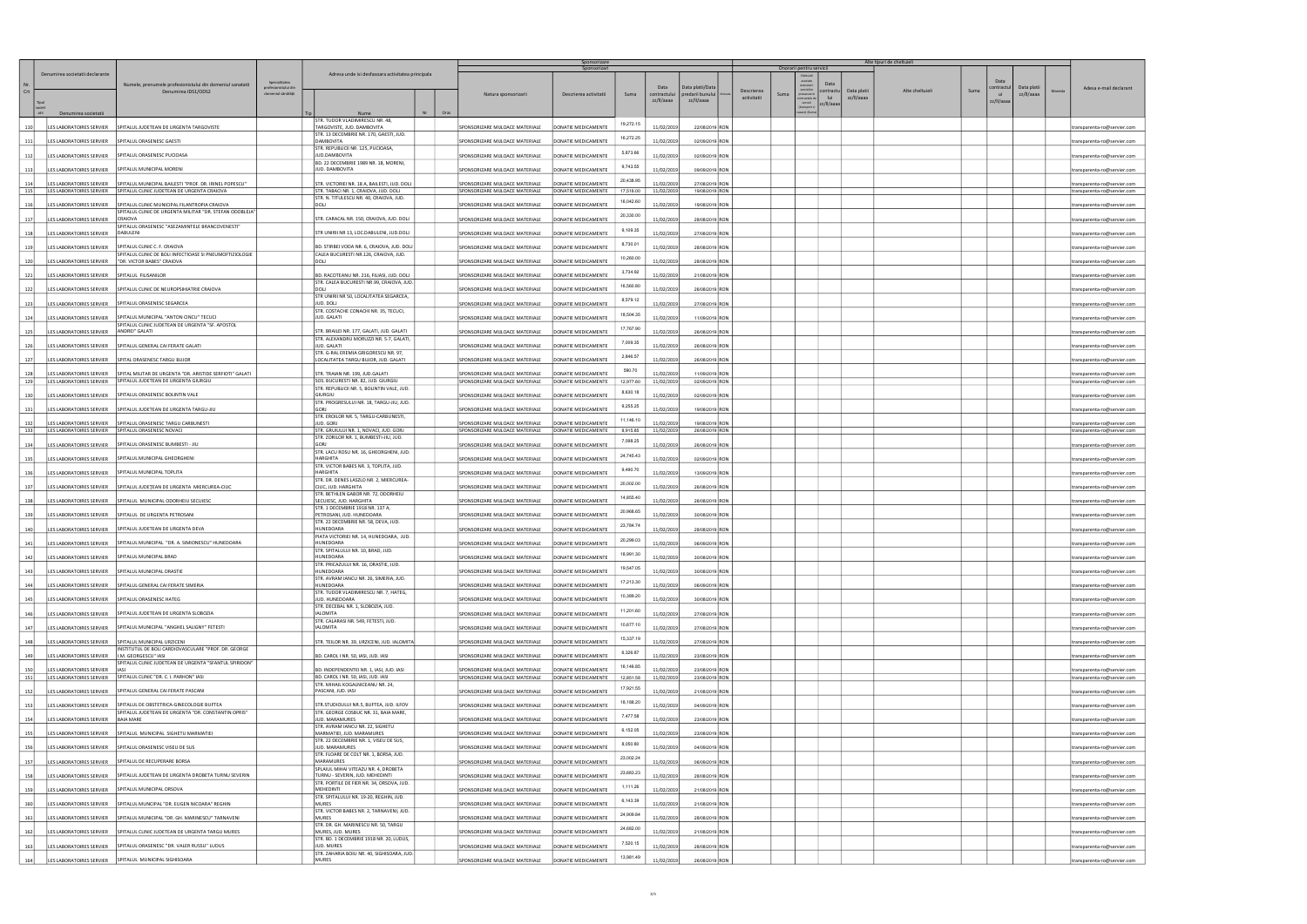|            |                                                      |                                                                                                 |                                                            |                                                                                       |                                                                     | Sponsorizare                               |                        |                                   |                                                  |                                   | Onorarii pentru servicii                                         |                           | Alte tipuri de cheltuieli |                                  |                                     |                                                            |
|------------|------------------------------------------------------|-------------------------------------------------------------------------------------------------|------------------------------------------------------------|---------------------------------------------------------------------------------------|---------------------------------------------------------------------|--------------------------------------------|------------------------|-----------------------------------|--------------------------------------------------|-----------------------------------|------------------------------------------------------------------|---------------------------|---------------------------|----------------------------------|-------------------------------------|------------------------------------------------------------|
| Crt        | Denumirea societatii declarante                      | Numele, prenumele profesionistului din domeniul sanatatii<br>Denumirea IDS1/ODS2                | Specialitatea<br>profesionistului di<br>domeniul sănătății | Adresa unde isi desfasoara activitatea principala                                     | Natura sponsorizarii                                                | Descrierea activitatii                     | Suma                   | Data<br>contractulu<br>zz/II/aaaa | Data platii/Dat<br>predarii bunulu<br>zz/II/aaaa | Descrierea<br>Suma<br>activitatii | Data<br>ontract:<br>prevazute<br>lui<br>ontractele o<br>servicii | Data platii<br>zz/II/aaaa | Alte cheltuieli           | contractul<br>Suma<br>zz/II/aaaa | Data platii<br>Moneda<br>zz/II/aaaa | Adesa e-mail declarant                                     |
|            | Denumirea societatii                                 |                                                                                                 |                                                            | Oras<br><b>Nume</b>                                                                   |                                                                     |                                            |                        |                                   |                                                  |                                   | z/II/aaa<br>rare) (Su                                            |                           |                           |                                  |                                     |                                                            |
| 165        | LES LABORATOIRES SERVIER                             | INSTITUTUL DE URGENTA PENTRU BOLI CARDIOVASCULARE SI<br>TRANSPLANT TARGU MURES                  |                                                            | STR. GH. MARINESCU NR. 50, TARGU MURES,<br>JUD. MURES                                 | SPONSORIZARE MIJLOACE MATERIALE                                     | DONATIE MEDICAMENTE                        | 10,577.25              | 11/02/2019                        | 21/08/2019 RON                                   |                                   |                                                                  |                           |                           |                                  |                                     | transparenta-ro@servier.com                                |
| 166        | LES LABORATOIRES SERVIER                             | SPITALUL CLINIC JUDETEAN MURES                                                                  |                                                            | P-TA BERNADY GYORGY NR. 6, TARGU<br>MURES, JUD. MURES                                 | SPONSORIZARE MIJLOACE MATERIALE                                     | DONATIE MEDICAMENTE                        | 2,314.20               | 11/02/2019                        | 26/08/2019 RON                                   |                                   |                                                                  |                           |                           |                                  |                                     | transparenta-ro@servier.com                                |
| 167        | LES LABORATOIRES SERVIER                             | SPITALUL JUDETEAN DE URGENTA PIATRA NEAMT                                                       |                                                            | BD. TRAIAN NR. 1, PIATRA NEAMT, JUD.<br><b>NEAMT</b>                                  | SPONSORIZARE MIJLOACE MATERIALE                                     | DONATIE MEDICAMENTE                        | 20,100.19              | 11/02/2019                        | 23/08/2019 RON                                   |                                   |                                                                  |                           |                           |                                  |                                     | transparenta-ro@servier.com                                |
| 168        | LES LABORATOIRES SERVIER                             | SPITALUL MUNICIPAL DE URGENTA ROMAN                                                             |                                                            | STR. TINERETULUI NR. 28, ROMAN, JUD.<br><b>NFAMT</b>                                  | SPONSORIZARE MIJLOACE MATERIALE                                     | DONATIE MEDICAMENTE                        | 7,677.00               | 11/02/2019                        | 23/08/2019 RON                                   |                                   |                                                                  |                           |                           |                                  |                                     | transparenta-ro@servier.com                                |
| 169        | LES LABORATOIRES SERVIER                             | SPITALUL ORASENESC "SFANTUL DIMITRIE" TARGU NEAMT                                               |                                                            | STR. STEFAN CEL MARE NR. 35, TARGU<br>NEAMT, JUD. NEAMT                               | SPONSORIZARE MIJLOACE MATERIALE                                     | DONATIE MEDICAMENTE                        | 17,784.90              | 11/02/2019                        | 23/08/2019 RON                                   |                                   |                                                                  |                           |                           |                                  |                                     | transparenta-ro@servier.com                                |
| 170        | <b>ILES LABORATOIRES SERVIER</b>                     | SPITALUL ORASENESC "SF. IERARH NICOLAE" BICAZ                                                   |                                                            | STR. BARAJULUI NR. 31, BICAZ, JUD. NEAMT                                              | SPONSORIZARE MIJLOACE MATERIALE                                     | DONATIE MEDICAMENTE                        | 2,743.30               | 11/02/2019                        | 23/08/2019 RON                                   |                                   |                                                                  |                           |                           |                                  |                                     | transparenta-ro@servier.com                                |
| 171        |                                                      | LES LABORATOIRES SERVIER   SPITALUL JUDEȚEAN DE URGENTA SLATINA                                 |                                                            | STR. CRISAN NR. 9-11, SLATINA, JUD. OLT<br>STR. NICOLAE BALCESCU NR. 115, BALS, JUD.  | SPONSORIZARE MIJLOACE MATERIALE                                     | DONATIE MEDICAMENTE                        | 19,593.15<br>14,628.65 | 11/02/2019                        | 21/08/2019 RON                                   |                                   |                                                                  |                           |                           |                                  |                                     | transparenta-ro@servier.com                                |
| 172<br>173 | LES LABORATOIRES SERVIER                             | SPITALUL ORASENESC BALS<br>LES LABORATOIRES SERVIER SPITALUL MUNICIPAL CARACAL                  |                                                            | OIT<br>STR. PLEVNEI NR 36, CARACAL, JUD. OLT                                          | SPONSORIZARE MIJLOACE MATERIALE<br>SPONSORIZARE MIJLOACE MATERIALE  | DONATIE MEDICAMENTE<br>DONATIE MEDICAMENTE | 23,572.65              | 11/02/2019<br>11/02/2019          | 02/09/2019 RON<br>26/08/2019 RON                 |                                   |                                                                  |                           |                           |                                  |                                     | ransparenta-ro@servier.com<br>transparenta-ro@servier.com  |
| 174        | LES LABORATOIRES SERVIER                             | SPITALUL JUDETEAN DE URGENTA PLOIESTI - FARMACIA NR. 176                                        |                                                            | STR. GAGENI NR. 100, PLOIESTI, JUD.<br>PRAHOVA                                        | SPONSORIZARE MIJLOACE MATERIALE                                     | DONATIE MEDICAMENTE                        | 11,698.65              | 11/02/2019                        | 19/08/2019 RON                                   |                                   |                                                                  |                           |                           |                                  |                                     | transparenta-ro@servier.com                                |
| 175        | LES LABORATOIRES SERVIER                             | SPITALUL MUNICIPAL CAMPINA                                                                      |                                                            | BD. CAROL I NR. 117, CAMPINA, JUD.<br>PRAHOVA                                         | SPONSORIZARE MIJLOACE MATERIALE                                     | DONATIE MEDICAMENTE                        | 3,916.80               | 11/02/2019                        | 19/08/2019 RON                                   |                                   |                                                                  |                           |                           |                                  |                                     | transparenta-ro@servier.com                                |
| 176        | LES LABORATOIRES SERVIER                             | SPITALUL MUNICIPAL PLOIESTI                                                                     |                                                            | STR. ANA IPATESCU NR. 59, PLOIESTI, JUD.<br>PRAHOVA                                   | SPONSORIZARE MIJLOACE MATERIALE                                     | DONATIE MEDICAMENTE                        | 17,196.80              | 11/02/2019                        | 19/08/2019 RON                                   |                                   |                                                                  |                           |                           |                                  |                                     | transparenta-ro@servier.com                                |
| 177        | LES LABORATOIRES SERVIER                             | SPITALUL ORASENESC BAICOI                                                                       |                                                            | STR. SPITALULUI NR. 7, BAICOI, JUD.<br>PRAHOVA                                        | SPONSORIZARE MIJLOACE MATERIALE                                     | DONATIE MEDICAMENTE                        | 13,280.25              | 11/02/2019                        | 20/08/2019 RON                                   |                                   |                                                                  |                           |                           |                                  |                                     | transparenta-ro@servier.com                                |
| 178        |                                                      | LES LABORATOIRES SERVIER   SPITALUL ORASENESC "SF. FILOFTEIA" MIZIL                             |                                                            | STR. SPITALULUI NR. 21, MIZIL, JUD.<br>PRAHOVA                                        | SPONSORIZARE MIJLOACE MATERIALE                                     | DONATIE MEDICAMENTE                        | 4,052.45               | 11/02/2019                        | 26/08/2019 RON                                   |                                   |                                                                  |                           |                           |                                  |                                     | transparenta-ro@servier.com                                |
| 179        | LES LABORATOIRES SERVIER                             | SPITALUL ORASENESC SINAIA                                                                       |                                                            | STR. SPITALULUI NR. 2, SINAIA, JUD.<br>PRAHOVA                                        | SPONSORIZARE MIJLOACE MATERIALE                                     | DONATIE MEDICAMENTE                        | 9,224.35               | 11/02/2019                        | 26/08/2019 RON                                   |                                   |                                                                  |                           |                           |                                  |                                     | transparenta-ro@servier.com                                |
| 180        | LES LABORATOIRES SERVIER                             | SPITALUL ORASENESC VALENII DE MUNTE                                                             |                                                            | BD. N. IORGA NR. 10, VALENII DE MUNTE,<br>JUD. PRAHOVA                                | SPONSORIZARE MIJLOACE MATERIALE                                     | DONATIE MEDICAMENTE                        | 9,901.00               | 11/02/2019                        | 26/08/2019 RON                                   |                                   |                                                                  |                           |                           |                                  |                                     | transparenta-ro@servier.com                                |
| 181        | LES LABORATOIRES SERVIER                             | SPITALUL JUDETEAN DE URGENTA PLOIESTI - FARMACIA NR. 115                                        |                                                            | STR. BUNA VESTIRE NR. 1-3, PLOIESTI, JUD.<br>PRAHOVA                                  | SPONSORIZARE MIJLOACE MATERIALE                                     | DONATIE MEDICAMENTE                        | 18,759.50              | 11/02/2019                        | 19/08/2019 RON                                   |                                   |                                                                  |                           |                           |                                  |                                     | transparenta-ro@servier.com                                |
| 182        | LES LABORATOIRES SERVIER                             | SPITALUL GENERAL CAI FERATE PLOIESTI                                                            |                                                            | STR. DOMNISORI NR. 93, PLOIESTI, JUD.<br>PRAHOVA                                      | SPONSORIZARE MIJLOACE MATERIALE                                     | DONATIE MEDICAMENTE                        | 12,846.26              | 11/02/2019                        | 19/08/2019 RON                                   |                                   |                                                                  |                           |                           |                                  |                                     | transparenta-ro@servier.com                                |
| 183        |                                                      | LES LABORATOIRES SERVIER SPITALUL DE PSIHIATRIE VOILA                                           |                                                            | STR. VOILA 114, CAMPINA, PRAHOVA<br>STR. SIMION BARNUTIU NR. 67, ZALAU, JUD.          | SPONSORIZARE MIJLOACE MATERIALE                                     | DONATIE MEDICAMENTE                        | 24,788.85              | 11/02/2019                        | 20/08/2019 RON                                   |                                   |                                                                  |                           |                           |                                  |                                     | transparenta-ro@servier.com                                |
| 184        | LES LABORATOIRES SERVIER                             | SPITALUL JUDETEAN DE URGENTA ZALAU<br>SPITALUL ORASENESC "PROF. DR. IOAN PUSCAS" SIMLEU         |                                                            | <b>SAI 41</b><br>STR. G. COSBUC NR. 29, SIMLEU SILVANIEI,                             | SPONSORIZARE MIJLOACE MATERIALE                                     | DONATIE MEDICAMENTE                        | 6,078.18               | 11/02/2019                        | 23/08/2019 RON                                   |                                   |                                                                  |                           |                           |                                  |                                     | transparenta-ro@servier.com                                |
| 185<br>186 | LES LABORATOIRES SERVIER                             | <b>SILVANIE</b><br>LES LABORATOIRES SERVIER SPITALUL ORASENESC JIBOU                            |                                                            | JUD, SALAJ<br>STR. LIBERTATII NR. 28, JIBOU, JUD. SALAJ                               | SPONSORIZARE MIJLOACE MATERIALE<br>SPONSORIZARE MIJLOACE MATERIALE  | DONATIF MEDICAMENTE<br>DONATIE MEDICAMENTE | 13,175.87<br>2,733.79  | 11/02/2019<br>11/02/2019          | 28/08/2019 RON<br>23/08/2019 RON                 |                                   |                                                                  |                           |                           |                                  |                                     | transparenta-ro@servier.com<br>transparenta-ro@servier.com |
| 187        | LES LABORATOIRES SERVIER                             | SPITALUL JUDETEAN DE URGENTA SATU MARE                                                          |                                                            | STR. PRAHOVEI NR. 1, SATU MARE, JUD. SATU<br>MARF                                     | SPONSORIZARE MIJLOACE MATERIALE                                     | DONATIE MEDICAMENTE                        | 17,957.90              | 11/02/2019                        | 21/08/2019 RON                                   |                                   |                                                                  |                           |                           |                                  |                                     |                                                            |
| 188        | LES LABORATOIRES SERVIER                             | SPITALUL MUNICIPAL CAREI                                                                        |                                                            | BD. 25 OCTOMBRIE NR. 25, CAREI, JUD. SATU<br>MARF                                     | SPONSORIZARE MIJLOACE MATERIALE                                     | DONATIE MEDICAMENTE                        | 5,514.20               | 11/02/2019                        | 30/08/2019 RON                                   |                                   |                                                                  |                           |                           |                                  |                                     | transparenta-ro@servier.com<br>transparenta-ro@servier.com |
| 189        | LES LABORATOIRES SERVIER                             | SPITALUL ORASENESC NEGRESTI OAS                                                                 |                                                            | STRADA VICTORIEI NR. 90, NEGRESTI-OAS,<br>JUD. SATU MARE                              | SPONSORIZARE MIJLOACE MATERIALE                                     | DONATIE MEDICAMENTE                        | 5,900.70               | 11/02/2019                        | 30/08/2019 RON                                   |                                   |                                                                  |                           |                           |                                  |                                     |                                                            |
| 190        | LES LABORATOIRES SERVIER                             | SPITALUL CLINIC JUDETEAN DE URGENTA SIBIU                                                       |                                                            | BD. CORNELIU COPOSU NR. 2-4, SIBIU, JUD.                                              | SPONSORIZARE MIJLOACE MATERIALE                                     | DONATIE MEDICAMENTE                        | 20,147.65              | 11/02/2019                        | 19/08/2019 RON                                   |                                   |                                                                  |                           |                           |                                  |                                     | transparenta-ro@servier.com<br>transparenta-ro@servier.com |
| 191        |                                                      | LES LABORATOIRES SERVIER SPITALUL MUNICIPAL MEDIAS                                              |                                                            | STR. CLOSCA NR. 2, MEDIAS, JUD. SIBIU                                                 | SPONSORIZARE MIJLOACE MATERIALE                                     | DONATIE MEDICAMENTE                        | 5,782.42               | 11/02/2019                        | 20/08/2019 RON                                   |                                   |                                                                  |                           |                           |                                  |                                     | transparenta-ro@servier.com                                |
| 192        | LES LABORATOIRES SERVIER<br>LES LABORATOIRES SERVIER | SPITALUL GENERAL CAI FERATE SIBIU<br>SPITALUL ORASENESC CISNADIE                                |                                                            | STR. CONSTANTIN NOICA NR. 20, SIBIU, JUD.<br>STR. BAILOR NR. 23, CISNADIE, JUD. SIBIU | SPONSORIZARE MIJLOACE MATERIALE<br>SPONSORIZARE MIJLOACE MATERIALE  | DONATIE MEDICAMENTE<br>DONATIE MEDICAMENTE | 13,646.15              | 11/02/2019                        | 26/08/2019 RON                                   |                                   |                                                                  |                           |                           |                                  |                                     | transparenta-ro@servier.com                                |
| 193        |                                                      | SPITALUL JUDETEAN DE URGENTA "SF. IOAN CEL NOU"                                                 |                                                            | BD. 1 DECEMBRIE 1918 NR. 21, SUCEAVA,                                                 |                                                                     |                                            | 19,956.25<br>1,880.30  | 11/02/2019                        | 26/08/2019 RON                                   |                                   |                                                                  |                           |                           |                                  |                                     | transparenta-ro@servier.com                                |
| 194        | LES LABORATOIRES SERVIER<br>LES LABORATOIRES SERVIER | SUCEAVA<br>SPITALUL MUNICIPAL VATRA DORNEI                                                      |                                                            | JUD. SUCEAVA<br>STR. MIHAI EMINESCU NR. 12, VATRA<br>DORNEI, JUD. SUCEAVA             | SPONSORIZARE MIJLOACE MATERIALE                                     | DONATIE MEDICAMENTE                        | 13,451.40              | 11/02/2019                        | 30/08/2019 RON                                   |                                   |                                                                  |                           |                           |                                  |                                     | transparenta-ro@servier.com                                |
| 195        |                                                      | SPITALUL ORASENESC GURA HUMORULUI                                                               |                                                            | STR. PIATA REPUBLICII NR. 1, GURA                                                     | SPONSORIZARE MIJLOACE MATERIALE                                     | DONATIE MEDICAMENTE                        | 4,105.38               | 11/02/2019                        | 23/08/2019 RON                                   |                                   |                                                                  |                           |                           |                                  |                                     | ransparenta-ro@servier.com                                 |
| 196        | LES LABORATOIRES SERVIER                             |                                                                                                 |                                                            | HUMORULUI, JUD. SUCEAVA<br>STR. SIRENEI NR. 25, CAMPULUNG                             | SPONSORIZARE MIJLOACE MATERIALE                                     | DONATIE MEDICAMENTE                        | 7,862.40               | 11/02/2019                        | 06/09/2019 RON                                   |                                   |                                                                  |                           |                           |                                  |                                     | transparenta-ro@servier.com                                |
| 197        |                                                      | LES LABORATOIRES SERVIER SPITALUL MUNICIPAL CAMPULUNG MOLDOVENESC                               |                                                            | MOLDOVENESC, JUD. SUCEAVA                                                             | SPONSORIZARE MIJLOACE MATERIALE                                     | DONATIE MEDICAMENTE                        | 4,900.10               | 11/02/2019                        | 06/09/2019 RON                                   |                                   |                                                                  |                           |                           |                                  |                                     | transparenta-ro@servier.com                                |
| 198<br>199 | LES LABORATOIRES SERVIER                             | LES LABORATOIRES SERVIER SPITALUL DE PSIHIATRIE CRONICI SIRET<br>SPITALUL DE BOLI CRONICE SIRET |                                                            | STR. 9 MAI NR. 3, ORAS SIRET, JUD. SUCEAVA<br>STR. 9 MAI NR. 6, SIRET, JUD. SUCEAVA   | SPONSORIZARE MIII OACE MATERIALE<br>SPONSORIZARE MIJLOACE MATERIALE | DONATIF MEDICAMENTE<br>DONATIE MEDICAMENTE | 6,019.19               | 11/02/2019<br>11/02/2019          | 23/08/2019 RON<br>23/08/2019 RON                 |                                   |                                                                  |                           |                           |                                  |                                     | transparenta-ro@servier.com                                |
| 200        | LES LABORATOIRES SERVIER                             | SPITALUL "SFINTII COSMA SI DAMIAN" RADAUTI                                                      |                                                            | STR. CALEA BUCOVINEI NR. 34 A, JUD.<br>SUCEAVA                                        | SPONSORIZARE MIJLOACE MATERIALE                                     | DONATIE MEDICAMENTE                        | 5,501.70               | 11/02/2019                        | 23/08/2019 RON                                   |                                   |                                                                  |                           |                           |                                  |                                     | transparenta-ro@servier.com                                |
| 201        | LES LABORATOIRES SERVIER                             | SPITALUL MUNICIPAL "CARITAS" ROSIORII DE VEDE                                                   |                                                            | STR. CARPATI NR. 33, ROSIORII DE VEDE, JUD.<br>TELEORMAN                              | SPONSORIZARE MIJLOACE MATERIALE                                     | DONATIE MEDICAMENTE                        | 10,223.00              | 11/02/2019                        | 26/08/2019 RON                                   |                                   |                                                                  |                           |                           |                                  |                                     | transparenta-ro@servier.com                                |
| 202        | LES LABORATOIRES SERVIER                             | SPITALUL JUDETEAN DE URGENTA ALEXANDRIA                                                         |                                                            | STR. LIBERTATII NR. 1, ALEXANDRIA, JUD.<br>TELEORMAN                                  | SPONSORIZARE MIJLOACE MATERIALE                                     | DONATIE MEDICAMENTE                        | 24,526.15              | 11/02/2019                        | 26/08/2019 RON                                   |                                   |                                                                  |                           |                           |                                  |                                     | transparenta-ro@servier.com                                |
| 203        | LES LABORATOIRES SERVIER                             | SPITALUL MUNICIPAL TURNU MAGURELE                                                               |                                                            | STR. CASTANILOR NR. 42, TURNU MAGURELE,<br>JUD. TELEORMAN                             | SPONSORIZARE MIJLOACE MATERIALE                                     | <b>DONATIE MEDICAMENTE</b>                 | 6,531.50               | 11/02/2019                        | 27/08/2019 RON                                   |                                   |                                                                  |                           |                           |                                  |                                     | transparenta-ro@servier.com                                |
| 204        | LES LABORATOIRES SERVIER                             | SPITALUL ORASENESC ZIMNICEA                                                                     |                                                            | STR. IMPARATUL TRAIAN NR. 68-72,<br>ZIMNICEA, JUD. TELEORMAN                          | SPONSORIZARE MIJLOACE MATERIALE                                     | DONATIE MEDICAMENTE                        | 11,405.40              | 11/02/2019                        | 27/08/2019 RON                                   |                                   |                                                                  |                           |                           |                                  |                                     | transparenta-ro@servier.com                                |
| 205        | LES LABORATOIRES SERVIER                             | SPITALUL ORASENESC VIDELE                                                                       |                                                            | SOS. PITESTI NR. 54, VIDELE, JUD.<br>TFI FORMAN                                       | SPONSORIZARE MIJLOACE MATERIALE                                     | DONATIE MEDICAMENTE                        | 14,289.40              | 11/02/2019                        | 27/08/2019 RON                                   |                                   |                                                                  |                           |                           |                                  |                                     | transparenta-ro@servier.com                                |
| 206        | LES LABORATOIRES SERVIER                             | INSTITUTUL DE BOLI CARDIOVASCULARE TIMISOARA                                                    |                                                            | STR. GHEORGHE ADAM NR. 13 A, TIMISOARA,<br>JUD. TIMIS                                 | SPONSORIZARE MIJLOACE MATERIALE                                     | DONATIE MEDICAMENTE                        | 24,353.26              | 11/02/2019                        | 23/08/2019 RON                                   |                                   |                                                                  |                           |                           |                                  |                                     | ransparenta-ro@servier.com                                 |
| 207        | LES LABORATOIRES SERVIER                             | SPITALUL CLINIC JUDETEAN DE URGENTA "PIUS BRINZEU"<br><b>TIMISOARA</b>                          |                                                            | BD. LIVIU REBREANU NR. 156, TIMISOARA,<br>JUD. TIMIS                                  | SPONSORIZARE MIJLOACE MATERIALE                                     | DONATIE MEDICAMENTE                        | 19,389.75              | 11/02/2019                        | 23/08/2019 RON                                   |                                   |                                                                  |                           |                           |                                  |                                     | transparenta-ro@servier.com                                |
| 208        | LES LABORATOIRES SERVIER                             | SPITALUL CLINIC MUNICIPAL DE URGENTA TIMISOARA -<br><b>FARMACIA NR. 1</b>                       |                                                            | STR. GH. DIMA NR. 5, TIMISOARA, JUD. TIMIS                                            | SPONSORIZARE MIJLOACE MATERIALE                                     | DONATIE MEDICAMENTE                        | 14,979.10              | 11/02/2019                        | 23/08/2019 RON                                   |                                   |                                                                  |                           |                           |                                  |                                     | transparenta-ro@servier.com                                |
| 209        | LES LABORATOIRES SERVIER                             | SPITALUL MUNICIPAL "DR. TEODOR ANDREI" LUGOJ                                                    |                                                            | STR. GHEORGHE DOJA NR. 36, LUGOJ, JUD.<br><b>TIMIS</b>                                | SPONSORIZARE MIJLOACE MATERIALE                                     | DONATIE MEDICAMENTE                        | 23,748.29              | 11/02/2019                        | 28/08/2019 RON                                   |                                   |                                                                  |                           |                           |                                  |                                     | transparenta-ro@servier.com                                |
| 210        | LES LABORATOIRES SERVIER                             | SPITALUL ORASENESC SANNICOLAU MARE                                                              |                                                            | STR. TIMISORII NR. 14, SANNICOLAU MARE,<br><b>IUD. TIMIS</b>                          | SPONSORIZARE MIJLOACE MATERIALE                                     | DONATIE MEDICAMENTE                        | 17,791.50              | 11/02/2019                        | 30/08/2019 ROM                                   |                                   |                                                                  |                           |                           |                                  |                                     | ransparenta-ro@servier.com                                 |
| 211        | LES LABORATOIRES SERVIER                             | SPITALUL ORASENESC DETA                                                                         |                                                            | BD. MIHAI VITEAZUL NR. 10, DETA, JUD.<br><b>TIMIS</b>                                 | SPONSORIZARE MIJLOACE MATERIALE                                     | DONATIE MEDICAMENTE                        | 20,124.50              | 11/02/2019                        | 30/08/2019 RON                                   |                                   |                                                                  |                           |                           |                                  |                                     | transparenta-ro@servier.com                                |
| 212        | LES LABORATOIRES SERVIER                             | SPITALUL "DR. KARL DIEL" JIMBOLIA                                                               |                                                            | STR. CONTELE CSEKONICS NR. 4, JIMBOLIA,<br>JUD. TIMIS                                 | SPONSORIZARE MIJLOACE MATERIALE                                     | DONATIE MEDICAMENTE                        | 20,382.80              | 11/02/2019                        | 30/08/2019 RON                                   |                                   |                                                                  |                           |                           |                                  |                                     | transparenta-ro@servier.com                                |
| 213        | LES LABORATOIRES SERVIER                             | SPITALUL CLINIC CAI FERATE TIMISOARA                                                            |                                                            | SPLAIUL TUDOR VLADIMIRESCU NR. 13-15,<br>TIMISOARA, JUD. TIMIS                        | SPONSORIZARE MIJLOACE MATERIALE                                     | DONATIE MEDICAMENTE                        | 2,114.80               | 11/02/2019                        | 23/08/2019 RON                                   |                                   |                                                                  |                           |                           |                                  |                                     | transparenta-ro@servier.com                                |
| 214        | LES LABORATOIRES SERVIER                             | SPITALUL MILITAR DE URGENTA "DR. VICTOR POPESCU"<br><b>TIMISOARA</b>                            |                                                            | STR. GHEORGHE LAZAR NR. 7, TIMISOARA,<br>JUD. TIMIS                                   | SPONSORIZARE MIJLOACE MATERIALE                                     | DONATIE MEDICAMENTE                        | 18,809.45              | 11/02/2019                        | 28/08/2019 RON                                   |                                   |                                                                  |                           |                           |                                  |                                     | transparenta-ro@servier.com                                |
| 215<br>216 | LES LABORATOIRES SERVIER<br>LES LABORATOIRES SERVIER | SPITALUL ORASENESC FAGET<br>SPITALUL JUDETEAN DE URGENTA TULCEA                                 |                                                            | STR. SPITALULUI NR. 4, FAGET, JUD. TIMIS<br>STR. 1848 NR. 32, TULCEA, JUD. TULCEA     | SPONSORIZARE MIJLOACE MATERIALE<br>SPONSORIZARE MIJLOACE MATERIALE  | DONATIE MEDICAMENTE<br>DONATIF MEDICAMENTE | 12,205.95<br>7,094.95  | 11/02/2019<br>11/02/2019          | 30/08/2019 RON<br>02/09/2019 RON                 |                                   |                                                                  |                           |                           |                                  |                                     | transparenta-ro@servier.com<br>transparenta-ro@servier.com |
| 217        | LES LABORATOIRES SERVIER                             | SPITALUL JUDETEAN DE URGENTA VALCEA                                                             |                                                            | CALEA LUI TRAIAN NR. 201, RAMNICU<br>VALCEA, JUD. VALCEA                              | SPONSORIZARE MIJLOACE MATERIALE                                     | DONATIE MEDICAMENTE                        | 24,938.24              | 11/02/2019                        | 21/08/2019 RON                                   |                                   |                                                                  |                           |                           |                                  |                                     | transparenta-ro@servier.com                                |
| 218        | LES LABORATOIRES SERVIER                             | SPITALUL MUNICIPAL "COSTACHE NICOLESCU" DRAGASANI                                               |                                                            | STR. DR. BAGDASAR NR. 2, DRAGASANI, JUD.<br>VALCEA                                    | SPONSORIZARE MIJLOACE MATERIALE                                     | DONATIF MEDICAMENTE                        | 9,257.38               | 11/02/2019                        | 02/09/2019 RON                                   |                                   |                                                                  |                           |                           |                                  |                                     | ransparenta-ro@servier.com                                 |
| 219        | LES LABORATOIRES SERVIER                             | SPITALUL ORASENESC HOREZU                                                                       |                                                            | STR. AL. I. CUZA NR. 4, HOREZU, JUD. VALCEA                                           | SPONSORIZARE MIJLOACE MATERIALE                                     | ONATIE MEDICAMENTE                         | 2,595.72               | 11/02/2019                        | 02/09/2019 RON                                   |                                   |                                                                  |                           |                           |                                  |                                     | transparenta-ro@servier.com                                |
| 220        |                                                      | LES LABORATOIRES SERVIER SPITALUL ORASENESC BREZOI<br>SPITALUL DE PNEUMOFTIZIOLOGIE "CONSTANTIN |                                                            | STR. FABRICII NR.2, BREZOI, JUD. VALCEA                                               | SPONSORIZARE MIJLOACE MATERIALE                                     | DONATIE MEDICAMENTE                        | 5,982.85               | 11/02/2019                        | 10/09/2019 RON                                   |                                   |                                                                  |                           |                           |                                  |                                     | transparenta-ro@servier.com                                |
| 221        | LES LABORATOIRES SERVIER                             | ANASTASATU"                                                                                     |                                                            | LOCALITATEA MIHAESTI, JUD. VALCEA<br>STR. REPUBLICII NR. 300, BARLAD, JUD.            | SPONSORIZARE MIJLOACE MATERIALE                                     | DONATIE MEDICAMENTE                        | 9,917.63               | 11/02/2019                        | 02/09/2019 RON                                   |                                   |                                                                  |                           |                           |                                  |                                     | transparenta-ro@servier.com                                |
| 222        |                                                      | LES LABORATOIRES SERVIER SPITALUL MUNICIPAL DE URGENTA "ELENA BELDIMAN" BARLAD                  |                                                            | VASLUI                                                                                | SPONSORIZARE MIJLOACE MATERIALE                                     | DONATIE MEDICAMENTE                        | 24,394.30              | 11/02/2019                        | 28/08/2019 RON                                   |                                   |                                                                  |                           |                           |                                  |                                     | transparenta-ro@servier.com                                |